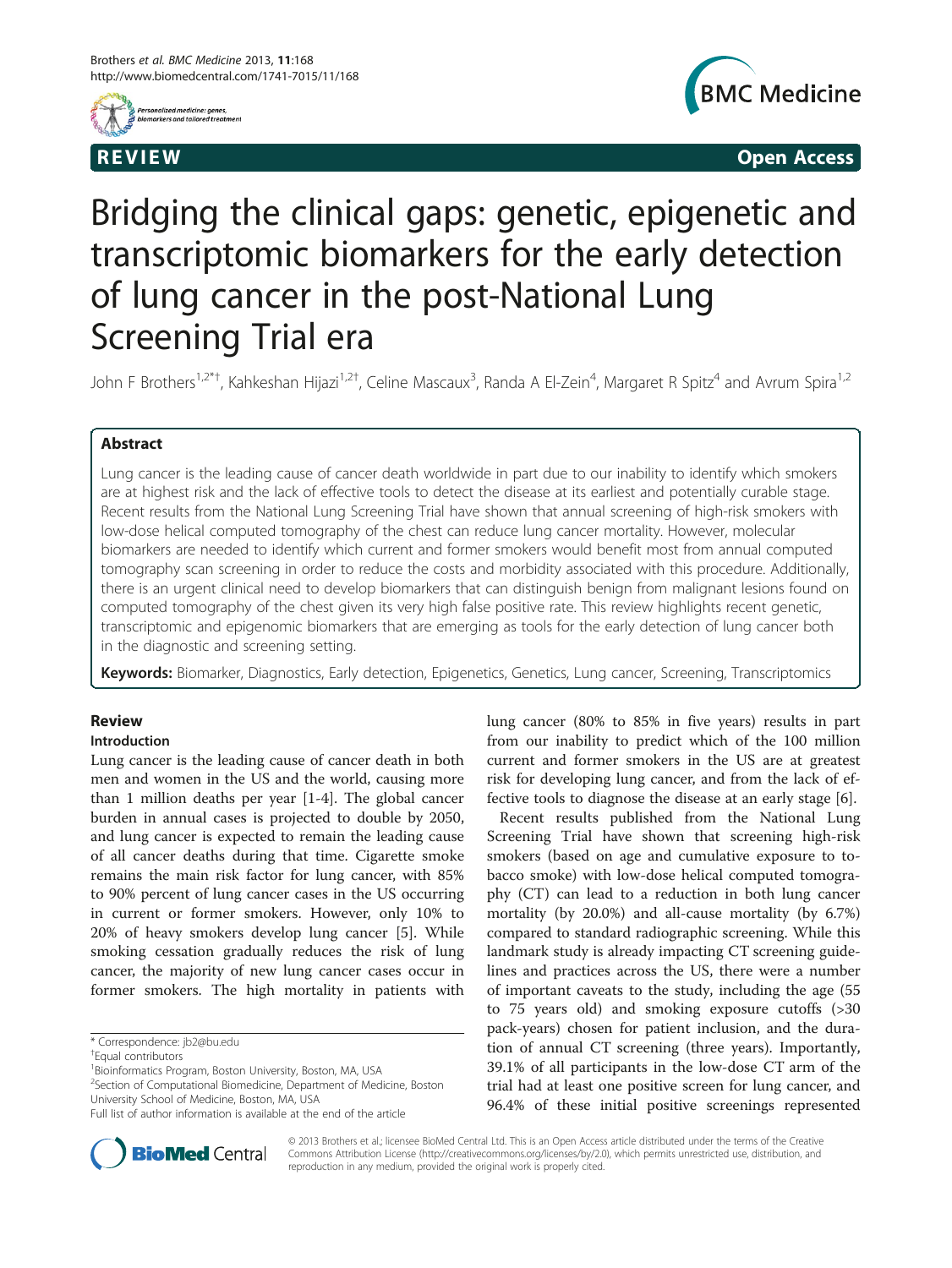<span id="page-1-0"></span>false positives for lung cancer [[7](#page-11-0)]. This overabundance of false positives could lead to higher screening costs and unnecessary invasive procedures on many smokers who do not actually have lung cancer. Thus, there is a critical need to develop biomarkers that can determine which of the frequently detected lung nodules on CT scan are malignant (that is, diagnostic markers), and to further define the large high-risk population that would be eligible for screening by CT to increase the efficacy of screening and to reduce the cost and morbidity associated with it (that is, screening markers; Figure 1).

The sequencing of the human genome together with the technological advances that enabled this accomplishment have ushered in a new era of molecular biomarker development that promises to help address these unmet needs. This review will summarize recent genetic, transcriptomic and epigenomic biomarkers that are emerging as tools for the early detection of lung cancer (Figure [2](#page-2-0)), both in the diagnostic and the screening setting (prognostic and predictive biomarkers will not be covered). The review will focus on genome-wide studies in clinical biospecimens (no animal models or cell line studies) that leverage these emerging high-throughput technologies, and will review commonality of variants between lung cancer and chronic obstructive airways disease. Although there are a number of promising metabolic and proteomic biomarkers for early lung cancer detection, these fall outside the scope of this review [[8](#page-11-0)].

## Genome-wide association studies to identify genetic risk factors for lung cancer

Initial genome-wide associations in lung cancer robustly implicated SNPs (Table [1\)](#page-3-0) spanning the chromosome 15q25 region encoding the gene cluster of nicotinic receptors, CHRNA3/A5/B4 [\[9](#page-11-0)-[12\]](#page-11-0). Subsequent multiinvestigator consortia analyses confirmed the association of SNPs spanning this region with heavy smoking, nicotine dependence, craving and related endophenotypes [[11](#page-11-0),[13,14\]](#page-11-0). Saccone et al. [\[13\]](#page-11-0) conducted a meta-analysis across 34 datasets of European-ancestry participants (Table [1\)](#page-3-0), including a diverse group of 38,617 smokers, and demonstrated that rs16969968, a nonsynonymous coding polymorphism of the CHRNA5 gene, correlated highly significantly with smoking behavior (odds ratio = 1.33,  $P = 5.96 \times 10^{-31}$ ). Three other large smoking genetics consortia confirmed this locus as that most associated with smoking quantity [\[11,14,15](#page-11-0)].

Therefore, the challenging question was the degree to which the associations between these chromosome 15q25 variants and lung cancer were due to their effects on smoking intensity, rather than a direct carcinogenic effect. The lung cancer association, though statistically robust, and initially not altered by adjustment for smoking, increasingly appears to be mediated through smoking. However, there is still uncertainty as to the degree with which the association for lung cancer is mediated through genetic risk beyond that attributed to smoking intensity. Saccone et al. [[13](#page-11-0)] showed that locus 1 was associated with lung cancer even when controlling for amount smoked per day (odds ratio = 1.31,  $P = 1.99 \times 10^{-21}$ ), suggesting possible direct genetic effects of locus 1 on this cancer, at least in the presence of smoking. Spitz et al. [[16](#page-11-0)] noted that the lung cancer risk associated with the variant genotype was highest in the lightest smokers (<20 cigarettes per day) and younger patients  $( $61$  years), argu$ ing a role for genetic susceptibility in these lesser-exposed groups. Furthermore, they [[16](#page-11-0)] were not able to implicate this locus as a risk factor in other smoking-related cancers (bladder and renal), suggesting genetic effects on both smoking behavior and lung cancer risk.



Figure 1 An overview of clinically unmet needs that exist following the National Lung Screening Trial. While there is a reduction in both lung cancer mortality and all-cause mortality when using low-dose CT, there are still two major unmet needs highlighted by the trial. The first is the need to limit the number of people who are screened with low-dose CT to those with the highest risks. Genetic, transcriptomic and epigenetic screening biomarkers could meet this need by identifying smokers with the highest likelihood of developing lung cancer. The second unmet need comes from the high number of nodules identified by CT, which are false positives for lung cancer. Early diagnostic biomarkers could play a key role in identifying which nodules are likely to be cancerous before sending patients into surgery.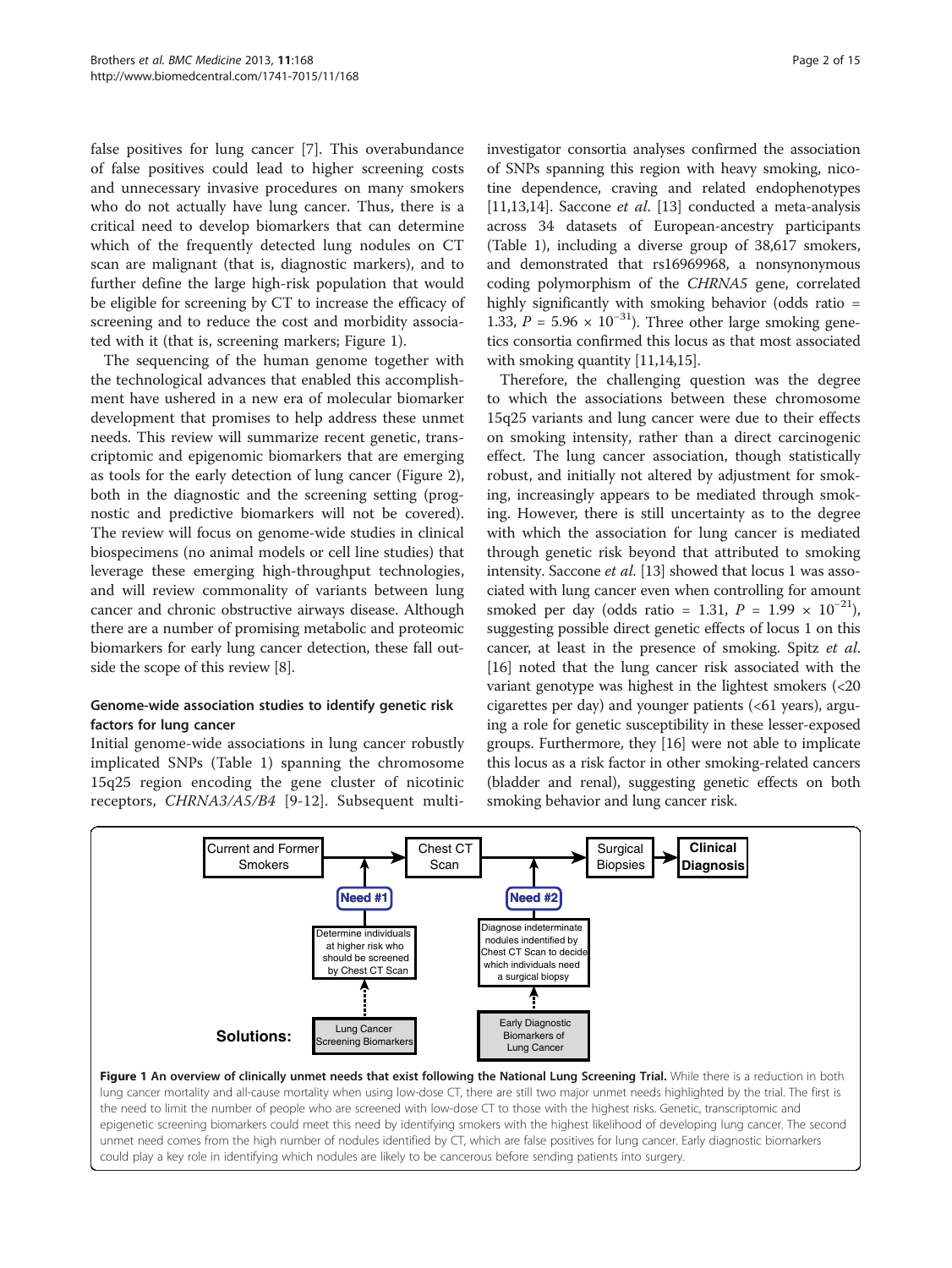Wang et al. [[17](#page-11-0)] demonstrated that each copy of chromosome 15q risk alleles was associated with increased cigarette consumption of 1.0 cigarette per day at rs12914385 and 0.9 cigarettes per day at rs8042374 with, and concluded that these modest differences in smoking behavior were sufficient to account for the 15q25 association with lung cancer risk. However, it could also be

argued that cigarettes per day is not a sufficient proxy for carcinogen exposure [[18](#page-11-0)].

Truong et al. [\[19](#page-11-0)] used data from 21 case-control studies (nine in North America, eight in Europe and four in Asia) and replicated the association between chromosome 15q25 SNPs and lung cancer risk (Table [1](#page-3-0)) in white ever smokers (odds ratio = 1.26, CI:1.21-1.32,

<span id="page-2-0"></span>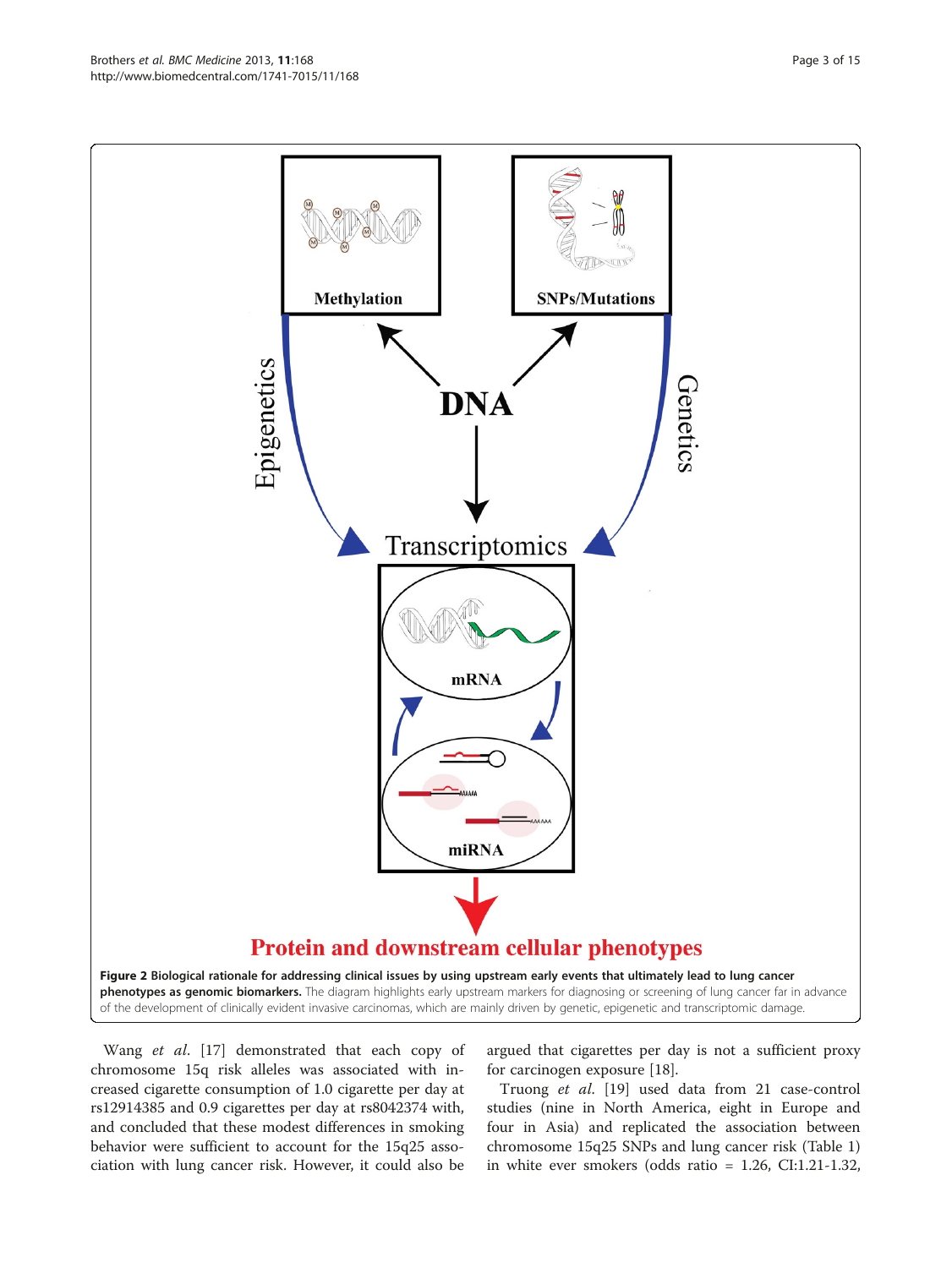| Reference Gene |                                                 | Chromosome<br>region | <b>Population size</b>                                              | Platform                                                                |  |
|----------------|-------------------------------------------------|----------------------|---------------------------------------------------------------------|-------------------------------------------------------------------------|--|
| $[9]$          | CHRNA5, CHRNA3 and CHRNB4, 15q24-25.1<br>HTERT, |                      | Discovery 1,154 Cases 1,137                                         | Illumina Hapmap 300                                                     |  |
|                | CLPTM1L                                         | 5p15.33              | Replication two sets- Texas 711/632<br>and UK 2,013/3,062 Caucasian |                                                                         |  |
| $[10]$         | CHRNA5, CHRNA3 and CHRNB4                       | 15q24-25.1           | Discovery 1,989/2,513/4,752 Caucasian                               | Illumina Hapmap 300                                                     |  |
|                | HTERT, CLPTM1L                                  | 5p15.33              |                                                                     |                                                                         |  |
|                | HLA region                                      | 6p21                 |                                                                     |                                                                         |  |
| [11]           | CHRNA5, CHRNA3 and CHRNB4 15q24-25.1            |                      | 1,024/32,244 Caucasian                                              | Illumina (Human Hap300 and Human<br>Hap300-duo + Bead Arrays, Illumina) |  |
| $[12]$         | CHRNA5, CHRNA3 and CHRNB4                       | 15q25,               | 5,739/5,848; Meta-analysis 7,561/13,818                             | 550 K, 610QUAD4, 317 K + 540S                                           |  |
|                | HTERT, CLPTM1L                                  | 5p15, and 6p21       | Caucasian                                                           |                                                                         |  |
|                | HLA region                                      |                      |                                                                     |                                                                         |  |
| [32]           | RAD52                                           | 12p13.33             | 5,355/4,344 replication 3,359 squamous<br>cell /9,100 Caucasian     | Variety of platforms 550, 300, Infinium<br>AB7900 7,700/5,914           |  |
| $[13]$         | CHRNA5, CHRNA3 and CHRNB4                       | 15g25                | 7,700/5,914 Caucasian                                               | PCR 7,700/5,914                                                         |  |
| $[19]$         | CHRNA5, CHRNA3 and CHRNB4                       | 15q25                | 11,645/14,954 Caucasian and Asian                                   | Illumina Omni1-Quad and OmniExpress<br>chips                            |  |
|                | <b>HTERT, CLPTM1L</b>                           | 5p15                 |                                                                     |                                                                         |  |
| $[27]$         | CHRNA5, CHRNA3 and CHRNB4                       | 15q25                | 1,094/1,100 Korean                                                  | PCR 1,094/1,100                                                         |  |
|                | HTERT, CLPTM1L                                  | 5p15                 |                                                                     |                                                                         |  |
| $[29]$         | <b>TP63</b>                                     | 3q285                | Discovery 2,331/3,077 Replication 6,313/ --                         |                                                                         |  |
|                | <b>TERT-CLPTM1L</b>                             | p15.33               | 6,409 Chinese                                                       |                                                                         |  |
|                | MIPEP-TNFRSF19                                  | 13q12.12             |                                                                     |                                                                         |  |
|                | MTMR3-HORMAD2-LIF                               | 22q12.2              |                                                                     |                                                                         |  |
| $[30]$         | GATA3                                           | 10p14                | Discovery 2,331/3,077 Validation 7,436/<br>7,483 Chinese            | Affymetrix SNP Array 6.0 TagMan,<br><b>iPLEX Sequenom MassARRAY</b>     |  |
|                | <b>CYP24A1</b>                                  | 20q13.2              |                                                                     |                                                                         |  |
|                | PPP2R2B-STK32A-DPYSL3                           | 5q32                 |                                                                     |                                                                         |  |
|                | IL3-CSF2-P4HA2                                  | 5q31.1               |                                                                     |                                                                         |  |
|                | AJAP1-NPHP4                                     | 1p36.32              |                                                                     |                                                                         |  |
| $[31]$         | LRFN <sub>2</sub>                               | 6p21.17p15.3         | Discovery 2,331/4,006 Replication<br>2,665/11,436                   | Affymetrix SNP Array 6.0 chips                                          |  |
|                | SP4 and DNAH11                                  |                      |                                                                     |                                                                         |  |

<span id="page-3-0"></span>Table 1 Regions and genes associated with lung cancer and/or chronic obstructive pulmonary disease

P-trend =  $2 \times 10^{(-26)}$ ) and also confirmed that this association was higher at younger age of onset ( $P$ -trend = 0.002), whereas no association was found in never smokers or in Asian participants. Spitz et al. [\[16\]](#page-11-0) found no elevated risk associated with these variants in over 547 lifetime never smoking patients with lung cancer. Subsequent metaanalyses of never smokers with lung cancer (Galvan and Dragani [\[20](#page-11-0)] in >1,000 never smokers and >1,800 controls; and Wang et al. [\[17](#page-11-0)] in 2,405 patients and 7,622 controls) replicated the lack of any statistically significant association with this locus in never smokers.

Other top hits identified in the GWAS have also been replicated. A number of well-designed GWAS and metaanalyses have implicated variants at the 5p15.33 locus in cancer risk at several different sites, including lung cancer in both white and Asian patients [[21](#page-11-0)]. Truong et al.

[[19\]](#page-11-0) confirmed the significant association in white patients for rs2736100 in the chromosome 5p15 locus. Both Troung et al. [\[19](#page-11-0)] and Landi et al. [[12](#page-11-0)] noted a histology-specific role of rs2736100 in adenocarcinoma. This locus was also recently implicated in lung cancer risk in African American patients [\[22](#page-11-0)]. There is biologic plausibility for this finding because mean relative telomere length has been associated with four genetic variants of the hTERT gene, including rs2736100 [\[23](#page-11-0)], and TERT gene amplification is responsible for TERT mRNA overexpression in a majority of lung adenocarcinomas [[24\]](#page-11-0). Cleft lip and palate transmembrane protein 1-like (CLPTM1L) gene also resides in this region of chromosome 5 for which copy number gain has been found to be the most frequent genetic event in early stages of non-small cell lung cancer. James et al. [[25](#page-11-0)] demonstrated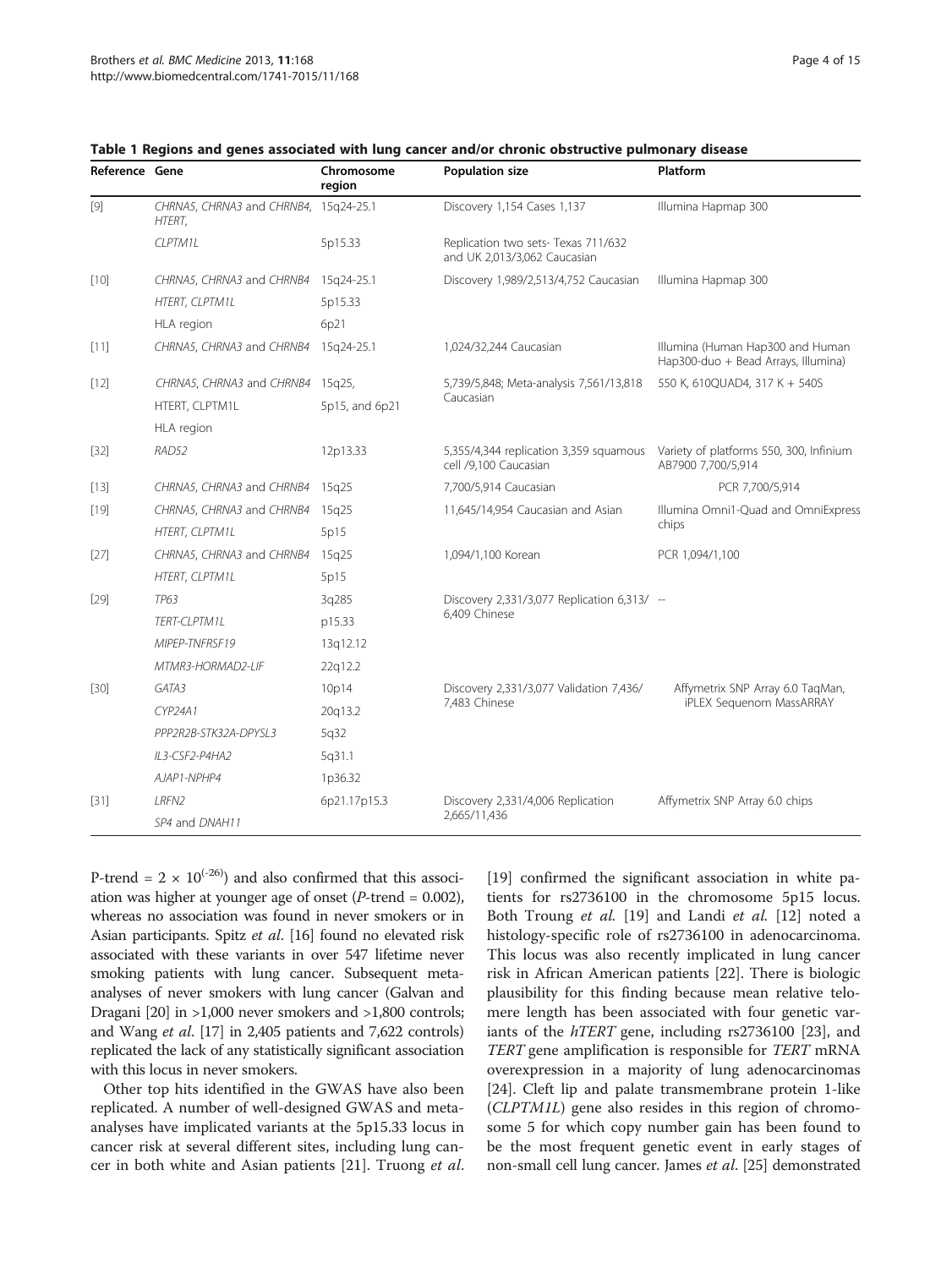increased CLPTM1L expression in lung adenocarcinomas and protection from genotoxic stress-induced apoptosis and concluded that anti-apoptotic CLPTM1L function could be another mechanism of susceptibility to lung tumorigenesis. A third region implicated by GWAS in susceptibility to lung cancer in Caucasians is the human leukocyte antigen region at chromosome 6p21 [[10,26\]](#page-11-0).

The association with SNPs in the 5p15 and 15q25 regions was confirmed in a Korean population with similar magnitude of effect as reported for other ethnic groups, but there was no association with the 6p locus [\[27](#page-11-0)]. Likewise, the effect of the 5p15 SNP was significant only for adenocarcinoma. Truong et al. [\[19](#page-11-0)] noted no effect for the chromosome 15q locus, but replicated the association with the 5p locus in an Asian population. A Japanese study [[28\]](#page-11-0) confirmed the finding at 5p15.33. There have been several GWAS in Chinese populations. Hu et al. [\[29\]](#page-11-0) replicated findings of significance in both 3q28 (TP53) and at the 5p13 locus (Table [1](#page-3-0)). They also reported significance at two additional loci, 12q12 and 22q12 (Table [1\)](#page-3-0). In an attempt to identify additional susceptibility loci in Chinese patients with lung cancer, Dong et al. [\[30\]](#page-12-0) reported genome-wide significance for three additional lung cancer susceptibility loci at 10p14 (close to GATA3), 5q32 in PPP2R2B-STK32A-DPYSL3, and 20q13.2 in CYP24A1. They also found additional associations for rs247008 at 5q31.1 (IL3-CSF2-P4HA2), and rs9439519 at 1p36.32 (AJAP1-NPHP4). There was suggestive evidence for interactions with smoking dose. Jin et al. [[31](#page-12-0)] noted that genetic variants at 6p21.1 and 7p15.3 were associated with risk of multiple cancers in Han Chinese patients, including lung cancer. Finally, Shi et al. [\[32\]](#page-12-0) reported that a locus on RAD52, involved in DNA double-strand break repair and homologous recombination, influenced risk of squamous cell lung cancer but not other cell types.

It is likely that many more common variants can be anticipated to contribute to lung cancer risk, although with effect sizes too small to reach significance in genome-wide analyses. It has been argued that there are diminishing returns in predicting disease risk from common marker SNPs, and greater effort should be spent investigating functional relevance of the GWAS findings. For example, evaluating the effect that SNP variation has upon expression and activity of nicotinic receptors can be explored by taking advantage of animal and cellular models of CHRNA3 and CHRNA5 knock-out animals [\[33,34](#page-12-0)]. Studies of cell lines and primary lung cancers can provide insights into the effects of these variants on proliferation and apoptosis; one such study suggested a role of a proteosome gene in this region beyond the effects of nicotinic receptors [[35](#page-12-0)]. Emerging metabolomic markers may provide useful biomarker dosimeters of smoking damage relative to carcinogenesis. Certainly, multiple strategies are needed to further tease apart these complex relationships [\[18\]](#page-11-0).

# Overlap in genetic risk factors for lung cancer and chronic obstructive pulmonary disease

Lung cancer and chronic obstructive pulmonary disease (COPD) result from the combined effects of smoking exposure and genetic susceptibility. Tobacco smoke exposure has been responsible for 80% of lung cancers, however only 15% to 20% of chronic smokers develop lung cancer or COPD. Approximately 50% to 90% of smokers with lung cancer also have COPD. Studies have shown that COPD is an independent risk factor for lung cancer among Caucasians and African Americans, conferring a four- to six-fold increased risk. Over the past few years, several lung cancer risk models have been developed [\[36](#page-12-0)-[40\]](#page-12-0), some of which included pulmonary diseases such as COPD and pneumonia. Consistently, the inclusion of COPD in the models leads to improvement of the discriminatory power and good calibration [\[41](#page-12-0)]. The model with the highest discriminatory power reported to date is the extended Prostate, Lung, Colorectal and Ovarian lung cancer risk model [\[37\]](#page-12-0), which also includes COPD. This dual susceptibility indicates a link between the processes that induce COPD and lung cancer.

Results from recent GWAS suggest a possible overlap in the genetic risk factors predisposing smokers to lung cancer and COPD. Several regions in the genome associated with lung cancer and/or COPD have been identified, including chromosome 1q21, 4q22, 4q24, 4q31, 5p15, 5q32, 6p21, 6q24, 15q25 and19q13 [\[9,10,](#page-11-0)[41-49](#page-12-0)]. Several important genes mapping to those regions have also been identified as significant players in the pathogenesis of lung cancer and/or COPD (Table [1](#page-3-0)), and many of these loci overlap. For example, a variant in the FAM13A gene has been reported to have a protective effect in COPD and lung cancer [\[49](#page-12-0)]. CHRNA3/5 (15q25) was reported to be associated with both COPD and lung cancer [[10](#page-11-0),[48](#page-12-0),[49](#page-12-0)] through its effects on both smoking exposure and COPD. Using mediation analysis, Wang et al. [[50](#page-12-0)] reported that COPD is a mediating phenotype that could partially explain the effect of smoking exposure on lung cancer. These findings suggest the presence of shared susceptibility mechanisms for these two smoking-related diseases. Such susceptibility may also be mediated through receptors expressed on the bronchial epithelium that implicate molecular pathways underlying both COPD and lung cancer [\[51](#page-12-0)]. To date, most of the lung cancer and COPD genetic studies have been conducted independent of each other, which has contributed to the mediating effect of one disease over the other being overlooked [\[52](#page-12-0)].

# Epigenetic screening and diagnostic markers for lung cancer

Epigenetics is classically defined as the study of changes in downstream phenotypes or gene expression that cannot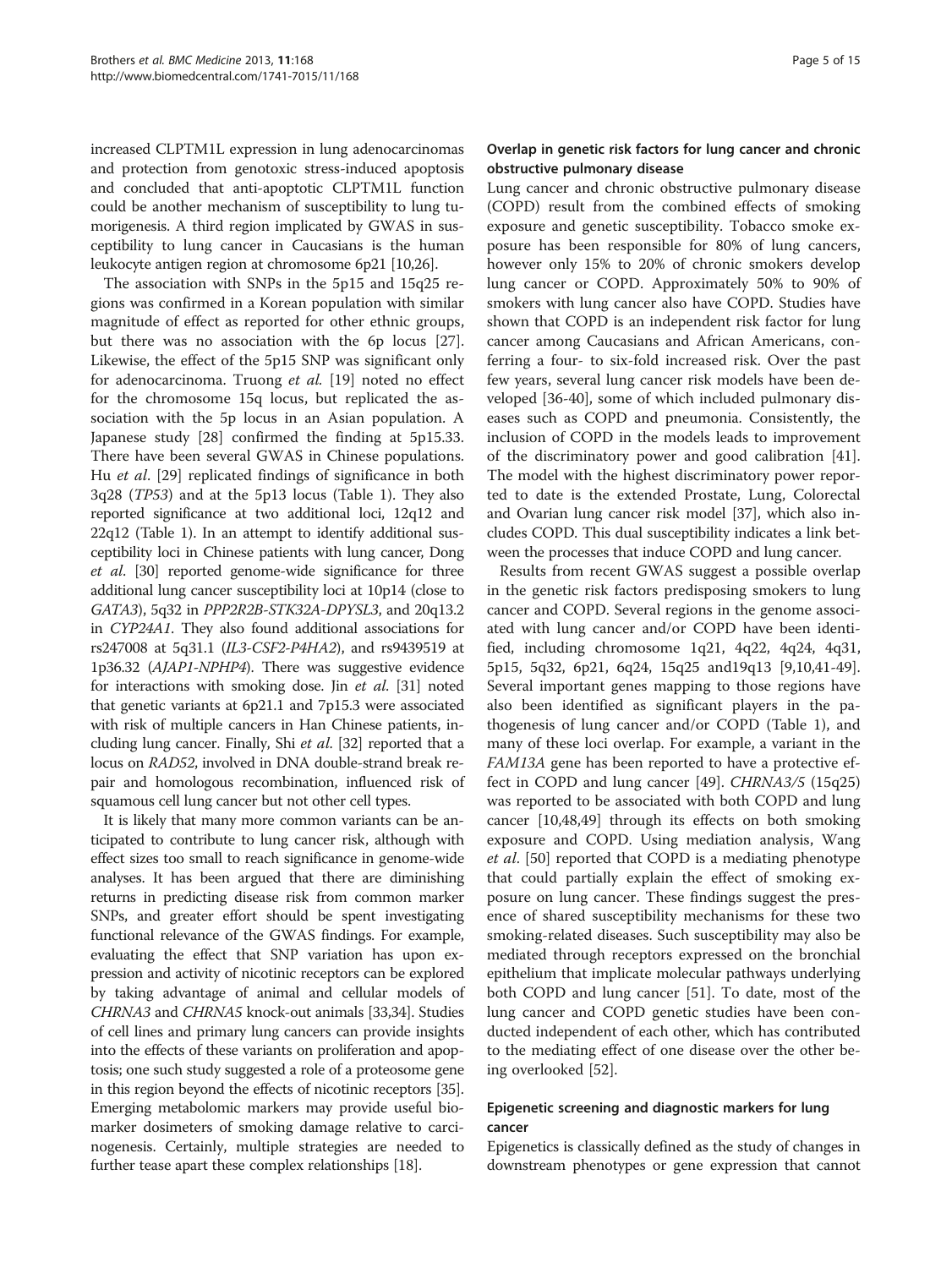be attributed to changes in DNA and is heritable. Another refined definition is that epigenetics concerns structural changes in chromosomal regions that are not related to changes in DNA that mark altered activity states [[53](#page-12-0)]. Two major types of epigenetic regulation are DNA methylation and histone modification, both of which are known to modulate gene expression. Given that the abundance of molecular biomarkers in this field have been DNA methylation-based, this section will focus on DNA methylation studies that hold the potential to impact early lung cancer detection (Table [2a](#page-6-0)).

DNA methylation is an epigenetic mechanism marked by the joining of a methyl group to a cytosine base to form 5-methylcytosine, typically at a CpG dinucleotide near or within a CpG island. When CpG dinucleotides are methylated to a high degree in the promoter region of a gene, that gene's expression is usually down-regulated as a result. This is one way that cells can regulate which genes are expressed (Figure [2\)](#page-2-0) and is a mechanism utilized during cell and tissue differentiation during development [\[54\]](#page-12-0). Aberrant hypermethylation of oncogenes or hypomethylation of tumor suppressor genes (Table [2](#page-6-0)a) is one way that transcriptional regulation can spiral out of control in cancer cells [\[55\]](#page-12-0).

Genome-wide methylation profiling has been used to identify altered methylation patterns in lung cancer tissue (including genes such as CDKN2A, RASSF1A, ARHI,  $MGMT$  and  $RAR\beta$  [[56,57\]](#page-12-0), but so far only one larger scale study has shown the possibilities of identifying methylation biomarkers for the diagnostic or screening setting in noninvasive biospecimens utilizing microarray-based technologies. In this study, nine CpGs were able to discriminate between lung cancer cases and controls with an area under the receiver operator characteristic curve (AUC) of 0.86 [[58\]](#page-12-0). The vast majority of current methylation studies that could be useful for screening and diagnostic tests remain at a candidate gene or gene panel level analysis (Table [2a](#page-6-0)).

Belinsky et al. [\[59\]](#page-12-0) originally identified the hypermethylation of CDKN2A in lung tumors but within the same study also examined the sputum of 33 people who smoked. In this small initial study, eight patients had sputum with methylated CDKN2A detected by methylation-specific polymerase chain reaction (MSP). Of those, three were diagnosed with lung cancer at the time of sputum collection and one other would develop lung cancer a year later [\[59](#page-12-0)]. Work on identifying CDKN2A, as well as MGMT, as a measure of cancer risk and diagnosis was expanded in a 21-patient study of matched sputum and squamous cell carcinoma (SCC) samples as well as sputum samples from 32 patients evaluated for possible lung cancer. This study was able to significantly improve cancer detection and risk using the methylation status of the two genes compared to cytology alone, with

100% of patients with SCC displaying methylation of one or both of these genes. More importantly, these genes were aberrantly methylated up to three years before diagnosis [[60](#page-12-0)]. By looking at the sputum of lung cancer-surviving smokers, cancer-free smokers and never smokers, then adjusting for age and smoking duration, MGMT, RASSF1A, DAPK and PAX5α were also identified as being significantly differently methylated in the lung cancer survivors. This indicates that aberrant methylation of a panel of candidate genes could identify patients with higher risk of lung cancer (lung cancersurviving smokers had a 6.2-fold higher odds of having three or more of these genes methylated in sputum) [[61\]](#page-12-0). Other genes that have been identified in the sputum with aberrant methylation associated with increased risk for lung cancer include ASC/TMS1 (increased odds in cancer patients from 7.2 to 28.6) [[62\]](#page-12-0), GATA4, GATA5 and  $PAX5\beta$  (6.5-fold increase in cancer risk with methylation of three or more genes) [\[63](#page-12-0)]. Recently, a larger panel of 31 genes in the sputum was used to identify signatures of stage I lung cancer. It had >70% accuracy and could predict which smokers had cancer between 3 and 18 months before clinical diagnosis (AUC of 0.71 and 0.77 for the two cohorts in the study) [[64](#page-13-0)].

Other potential distal sites for assessing lung cancer risk using methylation markers include the serum, plasma and blood leukocytes. Based on evidence that DNA from tumor cells can be found freely in circulating se-rum [\[65](#page-13-0)], Esteller *et al.* [[66](#page-13-0)] examined the serum, normal lung tissue and tumor tissue from 22 patients with non-small cell lung cancer (NSCLC). They found that 73% of patients had serum DNA that reflected hypermethylation events found in their tumors. Specifically using MSP, they looked at methylation of CDKN2A, MGMT, DAPK and GSTP1, genes whose aberrant methylation profiles have already been shown to associate with lung cancer risk or diagnosis [\[66](#page-13-0)]. A larger study with a cross-section case-control design looked at the serum from 200 patients, 91 of whom had lung cancer, 100 had non-malignant lung disease, and nine had some other malignant disease. RARβ, CDKN2A, DAPK, RASSF1A and MGMT were examined, and the analysis showed that a patient having methylation of just one gene had an odds ratio of 5.08, meaning they were approximately five times likely to have lung cancer than patients without any methylated genes. This odds ratio increased in patients with two or more genes being aberrantly methylated [\[67\]](#page-13-0). Overall, just looking at this limited candidate gene list, almost 50% of patients with lung cancer displayed at least one case of aberrant methylation in their serum. Other genes with aberrant methylation in serum DNA have been found to associate with lung cancer risk, including  $TMEFF2$  [\[68](#page-13-0)],  $RUNX3$  [[69](#page-13-0)] and CDH13 [\[70](#page-13-0)], suggesting that many genes in the serum could signify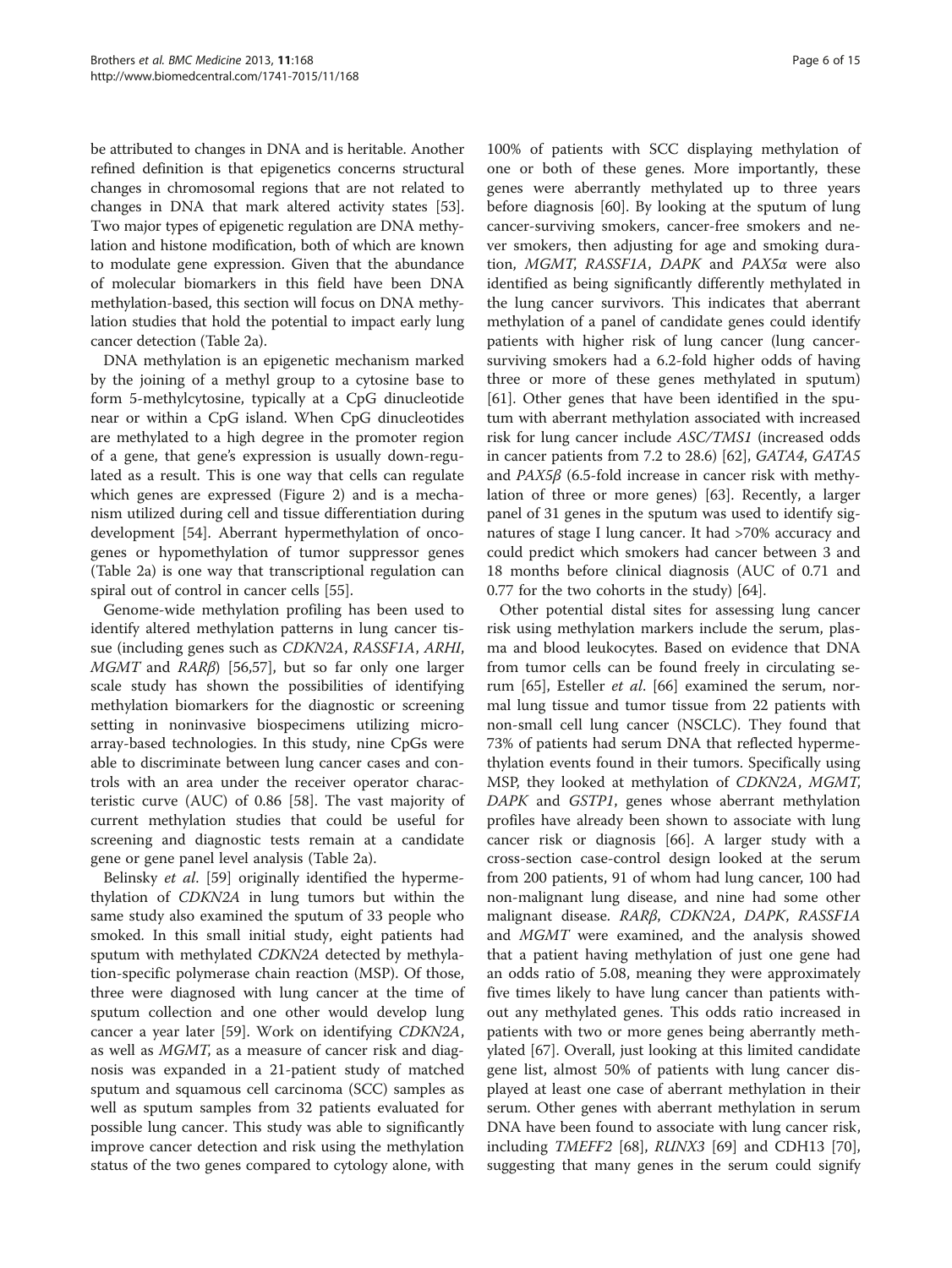|         | Reference Sample type                                                      | Genetics/<br>genomics<br>platform                       | <b>Clinical settings</b>                                                                                                                                                       | <b>Key findings</b>                                                                                                                                                                                             |
|---------|----------------------------------------------------------------------------|---------------------------------------------------------|--------------------------------------------------------------------------------------------------------------------------------------------------------------------------------|-----------------------------------------------------------------------------------------------------------------------------------------------------------------------------------------------------------------|
|         | a) Epigenetic biomarkers                                                   |                                                         |                                                                                                                                                                                |                                                                                                                                                                                                                 |
| $[59]$  | Sputum, lung tissue,<br>biopsies                                           | <b>MSP</b>                                              | Lung tissue, precursor lesions and bronchial<br>biopsies from patients with SCC and sputum<br>from individuals with suspicion of lung cancer                                   | CDKN21 hypermethylation more often<br>observed in patients with cancer than with no<br>cancer                                                                                                                   |
| [66]    | Paired serum and<br>lung tissue                                            | <b>MSP</b>                                              | Lung tissue and serum from patients with<br>NSCLC and control                                                                                                                  | 73% of patients had serum DNA that reflected<br>aberrant methylation in their tumors,<br>specifically in CDKN2A, MGMT, DAPK, GSTP1                                                                              |
| [60]    | Paired sputum and<br>lung tissue                                           | <b>MSP</b>                                              | Lung tissue and sputum from smokers with<br><b>SCC</b>                                                                                                                         | CDKN2A and MGMT were hypermethylated in<br>both sputum and tumor of patients at time of<br>diagnosis                                                                                                            |
| $[72]$  | Bronchial epithelial<br>cells, blood<br>lymphocytes, lung<br>tissue        | <b>MSP</b>                                              | Paired blood and bronchial epithelial samples<br>from smokers/non-smokers with pre-<br>neoplastic lesions and neoplastic lesions from<br>individuals with NSCL versus controls | ECAD and DAPK more likely to be methylated<br>in smokers' peripheral lymphocytes or<br>bronchial epithelium and never methylated in<br>non-smokers                                                              |
| $[58]$  | Peripheral blood<br>leukocytes                                             | Illumina<br>Beadchip and<br>Pyrosequencing              | Smokers with recently diagnosed SCLC and<br>controls                                                                                                                           | Forty-three CpG sites were differentially<br>methylated between SCLC and controls, and<br>nine of these, validated by pyrosequencing,<br>could discriminate SCLC with AUC of 0.86                               |
| $[71]$  | Paired serum and<br>lung tissue                                            | <b>MSP</b>                                              | Paired serum and lung tissue samples from<br>individuals with lung cancer and controls                                                                                         | Six-gene serum panel that discriminated<br>patients with lung cancer with 75% sensitivity<br>and 73% specificity                                                                                                |
|         | b) Transcriptomics biomarkers                                              |                                                         |                                                                                                                                                                                |                                                                                                                                                                                                                 |
| $[76]$  | Bronchial brushing,<br>large airway<br>epithelium                          | Affymetrix array                                        | Bronchial brushings of cytologically normal<br>large airway eptihelium obtained from<br>smokers undergoing bronchoscopy for<br>suspicion of lung cancer                        | Eighty gene airway biomarker with >80%<br>diagnostic sensitivity and specificity, and 95%<br>sensitivity and negative predictive value when<br>biomarker is combined with cytology<br>collected at bronchoscopy |
| $[78]$  | Bronchial brushings<br>from normal airway<br>bronchial epithelial<br>cells | (StaRT)-PCR                                             | Normal bronchial epithelial cells of patients<br>with lung cancer and non-lung cancer<br>controls                                                                              | Fourteen gene airway biomarkers of<br>antioxidant, DNA repair and transcription<br>factor genes with performance in a test AUC<br>>0.84 and an accuracy of 80%                                                  |
| $[86]$  | Peripheral blood<br>mononuclear cells                                      | cDNA array                                              | Blood collection from smokers with newly<br>diagnosed lung cancer confirmed by<br>histopathology                                                                               | twenty-nine-gene blood signature with >80%<br>sensitivity and specificity                                                                                                                                       |
| $[79]$  | Bronchial brushing<br>from airway<br>epithelium                            | Affymetrix array                                        | Bronchial airway brushings of cytologically<br>normal epithelium from smokers with and<br>without lung cancer or premalignancy                                                 | Gene-expression signature of PI3K signaling<br>pathway activation was differentially expressed<br>in airways of smokers with lung cancer or<br>dysplasia and was reversible with<br>chemopreventive therapy     |
| $[88]$  | Whole blood                                                                | Sentrix whole<br>genome bead<br>chips WG6<br>(Illumina) | PAX gene-stabilized blood samples from three<br>independent groups consisting of patients<br>with NSCLC and controls                                                           | Genes differently expressed in whole blood of<br>patients with NSCLC and controls were used<br>to build a diagnostic classifier with AUC > 0.82                                                                 |
| $[85]$  | Saliva                                                                     | Affymetrix array                                        | Whole saliva collected from untreated patients<br>with lung cancer with matched cancer-free<br>controls                                                                        | Seven highly discriminatory transcriptomic<br>salivary biomarker with $AUC = 0.925$ with<br>>82% sensitivity and specificity                                                                                    |
|         | c) MicroRNA biomarkers                                                     |                                                         |                                                                                                                                                                                |                                                                                                                                                                                                                 |
| $[93]$  | Sputum                                                                     | RT-gPCR                                                 | Sputum from patients with squamous lung<br>cancer and healthy controls                                                                                                         | Three miRNA diagnosed stage I squamous cell<br>lung cancer with $AUC = 0.87$                                                                                                                                    |
| [94]    | Sputum                                                                     | RT-qPCR                                                 | Sputum from patients with lung<br>adenocarcinoma and healthy controls                                                                                                          | Four miRNA diagnosed stage I lung<br>adenocarcinoma with $AUC = 0.90$                                                                                                                                           |
| $[107]$ | Serum                                                                      | Genoexplorer<br>microRNA<br>expression<br>system        | Serum from patients with lung cancer versus<br>healthy controls                                                                                                                | Two miRNA discriminated individuals with<br>early stages NSCLC with $AUC = 0.77$                                                                                                                                |

# <span id="page-6-0"></span>Table 2 Methylation-, gene-expression- and miRNA-based biomarkers for risks and early detection of lung cancer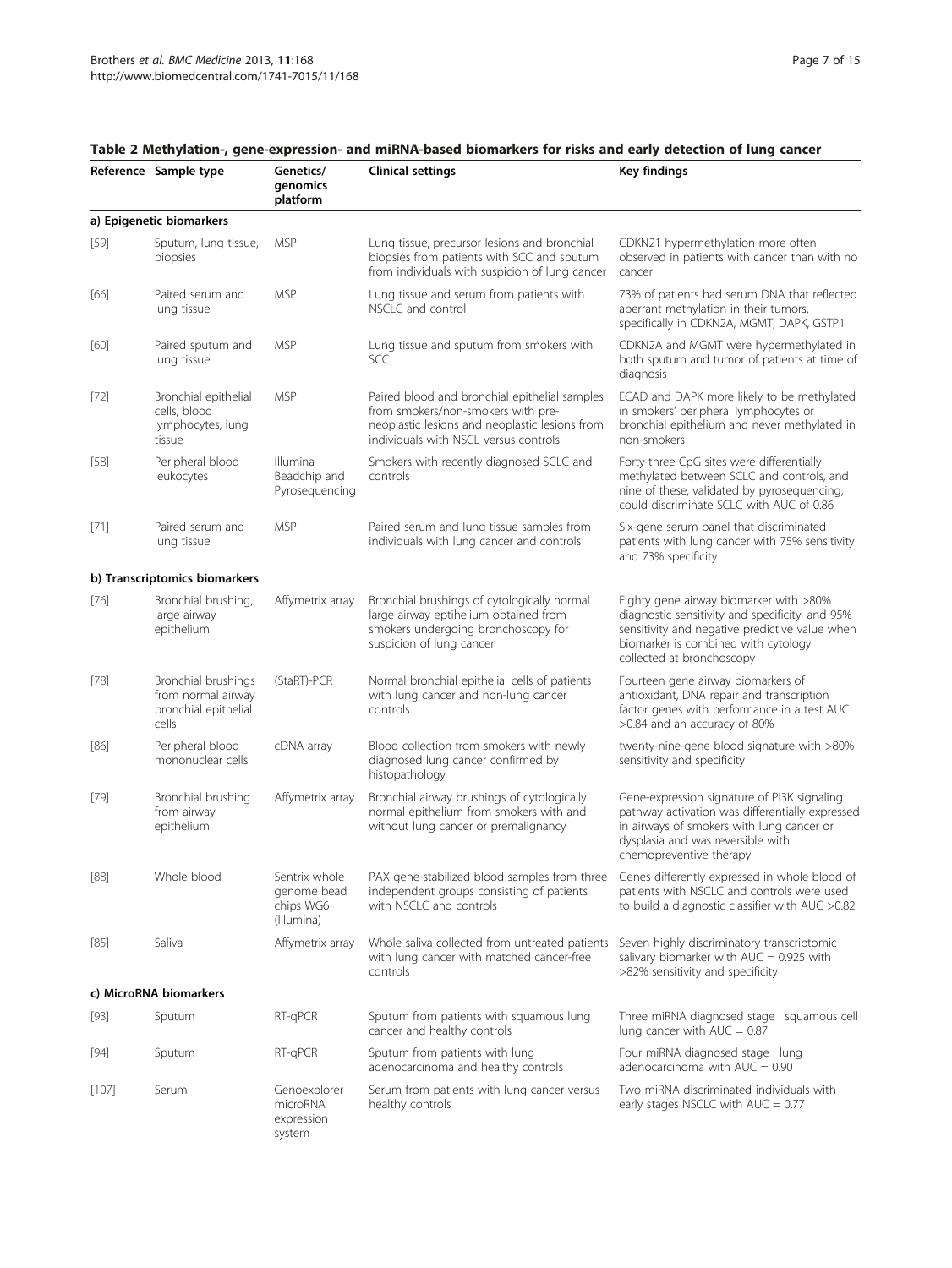Table 2 Methylation-, gene-expression- and miRNA-based biomarkers for risks and early detection of lung cancer (Continued)

| [103]   | Serum  | Tagman Low<br>Density Arrays<br>RT-gPCR | Serum from asymptomatic patients with<br>NSCLC and healthy smokers. Patients were<br>screened by low-dose CT and sera were<br>collected at the time of diagnosis before the<br>surgery | Thirty-two miRNA predicted risk of developing<br>lung cancer in asymptomatic high-risk<br>individuals with an accuracy of 80%                              |
|---------|--------|-----------------------------------------|----------------------------------------------------------------------------------------------------------------------------------------------------------------------------------------|------------------------------------------------------------------------------------------------------------------------------------------------------------|
| $[109]$ | Plasma | Tagman Low<br>Density Arrays<br>RT-gPCR | Multiple plasma samples were collected<br>before and at the time of disease, from two<br>independent spiral CT-screening trials                                                        | Fifteen miRNA predicted the risk of lung<br>cancer with $AUC = 0.85$ and 13 miRNA<br>diagnosed lung cancer in undetermined CT<br>nodules with $AUC = 0.88$ |
| [110]   | Plasma | RT-gPCR                                 | Plasma from patients with lung cancer versus<br>healthy controls                                                                                                                       | Four miRNAs discriminated patients with<br>NSCLC with AUC = $0.93$                                                                                         |
| [105]   | Serum  | RT-gPCR                                 | Serum from patients with lung cancer versus<br>healthy controls                                                                                                                        | Ten miRNAs discriminated patients with<br>NSCLC with $AUC = 0.97$                                                                                          |

lung cancer risk and that a larger profile of aberrant methylation could produce a more accurate biomarker for lung cancer risk. The work by Begum et al. [\[71\]](#page-13-0), who looked at methylation profiles of a slightly larger set of 15 genes and then selected the six most sensitive and specific genes for predicting lung cancer risk (APC, CDH1, MGMT, DCC, RASSF1A and AIM1), clearly shows evidence that a more global methylome approach could lead to a more sensitive (75%) and specific (73%) biomarker of lung cancer risk from serum DNA [\[71](#page-13-0)]. Methylation events in plasma, specifically in CDKN2A, MGMT and RASSF1A [[61](#page-12-0)], as well as in peripheral blood leukocytes [\[58\]](#page-12-0) and lymphocytes [\[72,73\]](#page-13-0), are promising less invasive sites for assessing lung cancer risk through measuring DNA methylation differences.

# Transcriptomic biomarkers for screening and diagnosing lung cancer

Gene-expression profiling or transcriptomics has been used to delineate disease classification, improve diagnostic accuracy, identify new molecular targets for drugs and provide new biological insights into lung cancer. High-throughput technologies, such as microarray, and sequencing platforms allow the measurement of thousands of genes simultaneously, to look for different pattern changes across subsets that help characterize a particular physiological state or clinical phenotype. In this section, we will review the diagnostic and screening transcriptomic biomarkers that have been developed in the airway and blood of at-risk smokers (Table [2b](#page-6-0)).

## Airway-based transcriptomic biomarkers for early detection of lung cancer

A number of transcriptomic biomarkers for the early detection of lung cancer have leveraged the so-called field cancerization or field effect paradigm in which abnormalities in gene expression in the normal bronchial mucosa are shared with those found in the tumor. Two genome-wide gene-expression profiling studies identified transcriptomic alterations related to smoking that were found both in the cancer and in the normal lung tissue [[74,75\]](#page-13-0). The first study analyzed both lung SCC compared to the normal epithelium of the bronchi and adenocarcinoma as compared to the normal alveolar lung tissue [[74](#page-13-0)]. The second study focused on SCC and normal bronchial epithelium [[75](#page-13-0)]. Abnormalities in the normal bronchial tissue that were similar to those identified in the tumor were seen in tumor suppressor genes and oncogenes, as well as different functions such as xenobiotic metabolism and redox stress, matrix degradation, and cell differentiation.

Based on these studies, a number of groups have been using a comparatively easily available specimen, airway epithelial cells through bronchial brushings, to measure the changes in gene expression associated with lung cancer. An 80 gene-expression-based biomarker was developed in mainstem bronchial airway epithelial cells that can serve as a sensitive and a specific biomarker for diagnosing lung cancer among smokers undergoing bronchoscopy for suspected disease [\[76\]](#page-13-0). Importantly, combining the gene-expression biomarker with cytology obtained at bronchoscopy resulted in 95% sensitivity and 95% negative predictive value, enabling the physician to avoid unnecessary further invasive procedures in those smokers without lung cancer. Furthermore, the biomarker was shown to be associated with lung cancer diagnosis independent of clinical and radiographic risk factors for disease, although the study was limited in terms of the clinical and radiographic risk factors that were modeled (for example, COPD positron emission tomography scan results not included) [\[77\]](#page-13-0). Later, Blomquist et al. also reported that a pattern of antioxidant and DNA repair gene expression in normal airway epithelium was associated with lung cancer [[78\]](#page-13-0). They identified a signature of 14 genes that discriminates cases versus controls with an AUC of 0.84 and an accuracy of 80%.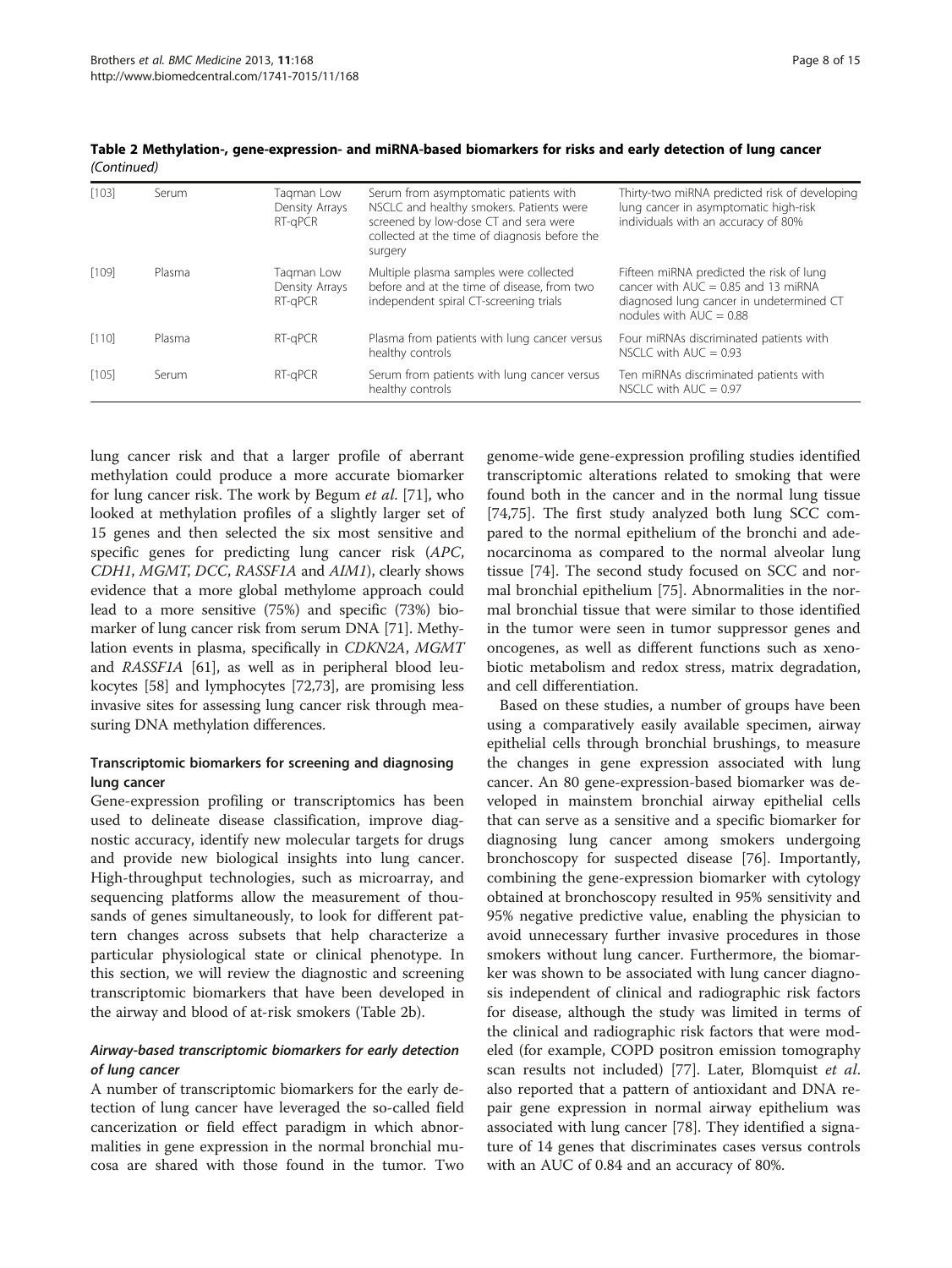Beyond diagnosing lung cancer, airway gene expression has also been used to identify molecular pathways that are deregulated in the bronchial airway of smokers with or at risk for lung cancer [\[79\]](#page-13-0). A gene-expression signature of phosphoinositide-3-kinase signaling pathway was differentially activated in the cytologically normal bronchial airway of both smokers with lung cancer and smokers with pre-malignant airway lesions [\[76](#page-13-0)]. Furthermore, that study found that the PI3K pathway geneexpression signature reverses back to baseline in those patients whose dysplastic lesions regress upon treatment with the candidate lung cancer chemoprophylaxis agent myoinositol. As airway epithelial cell dysplasia is a preneoplastic event in lung carcinogenesis, these data suggest both that PI3K pathway activation is an early and reversible event during lung carcinogenesis and, more broadly, that bronchial airway epithelial cell gene expression reflects carcinogenic processes that precede the development of frank malignancy [\[79\]](#page-13-0). This suggests that alterations in airway gene expression are an early and potentially reversible event in the process of lung carcinogenesis that could potentially be used to guide personalized approaches to lung cancer chemoprevention.

Leveraging the microarray dataset of airway epithelium from smokers with and without lung cancer [\[76](#page-13-0)], Wang et al. [[80\]](#page-13-0) provided additional insight into the molecular pathways altered in the airway of smokers with lung cancer. They identified that the antioxidant response pathway, regulated by the transcription factor nuclear factor erythroid-derived 2-like 2, was down-regulated in the airway of smokers with lung cancer. Furthermore, they identified potential polymorphisms in the promoter regions of the antioxidant genes that may associate with decreased airway gene expression in response to tobacco smoke.

With the emergence of next-generation sequencing as a more robust tool for transcriptomic profiling, Beane et al. sequenced the RNA from bronchial airway epithelial cell brushings obtained during bronchoscopy from healthy never smokers, current smokers and smokers with and without lung cancer undergoing lung nodule resection surgery [[81\]](#page-13-0). There was a significant correlation between the RNA-sequencing gene-expression data and Affymetrix microarray data generated from the same samples ( $P < 0.001$ ), although the RNA-sequencing data detected additional smoking- and cancer-related transcripts whose expression was not found to be significantly altered when using microarrays.

Over the past several years, a number of studies have attempted to move transcriptomic profiling of the airway in at-risk smokers to biosamples that are less invasive and more easily collected in population-based studies. Two separate groups have demonstrated that the buccal mucosa gene-expression response to smoking mirrors

that seen in the bronchial airway (one study using punch biopsies of the cheek [\[82\]](#page-13-0) and the second using buccal scrapings [[83\]](#page-13-0)). Both studies were limited to healthy smokers and did not assess the relationship of bronchial and buccal gene expression within the same individual. More recently, Zhang et al. [\[84](#page-13-0)] demonstrated a strongly concordant gene-expression response to smoking in matched nasal and bronchial samples from active smokers. These studies raise the exciting possibility that buccal and nasal swabs could be used as a surrogate to bronchial brushings for a relatively noninvasive screening or diagnostic tool for individual susceptibility to smoking-induced lung diseases. Additionally, Zhang et al. [[85](#page-13-0)] profiled salivary transcriptomes of recently diagnosed and untreated smoker and non-smoker patients with lung cancer and matched cancer-free controls. The study led to the discovery of seven highly discriminatory transcriptomic salivary biomarkers with 93.75% sensitivity and 82.81% specificity in the pre-validation sample set. Data suggest that lung cancer transcriptomic biomarker signatures are present in human saliva, which could be clinically used to discriminate patients with lung cancer from cancer-free controls.

# Blood-based transcriptomic biomarkers for early detection of lung cancer

Although the development of a gene-expression biomarker in blood that can be collected in a noninvasive manner is highly attractive, studies have been relatively limited by the degradation of circulating mRNA in serum and plasma. However, gene-expression alterations identified in lung tumors have been identified in circulating white blood cells by a number of groups. Showe et al. analyzed gene expression in peripheral blood mononuclear cell samples of current or former smokers with histologically diagnosed NSCLC tumors [\[86\]](#page-13-0). They identified a 29-gene signature that separates patients with and without lung cancer with 86% accuracy (91% sensitivity, 80% specificity). Accuracy in an independent validation set was 78% (sensitivity of 76% and specificity of 82%). Rotunno et al. analyzed gene expression of lung tissue and peripheral whole blood collected using PAXgene blood RNA tubes from patients with adenocarcinoma and controls to identify dysregulated lung cancer genes that could be tested in blood to improve identification of at-risk patients in the future [[87\]](#page-13-0). Zander et al. further investigated the validity of whole-blood-based gene-expression profiling for the detection of patients with lung cancer among smokers from three different datasets. They showed that RNAstabilized whole-blood samples can indeed be used to develop a gene-expression-based classifier that can be used as a biomarker to discriminate between NSCLC patients and controls [[88\]](#page-13-0).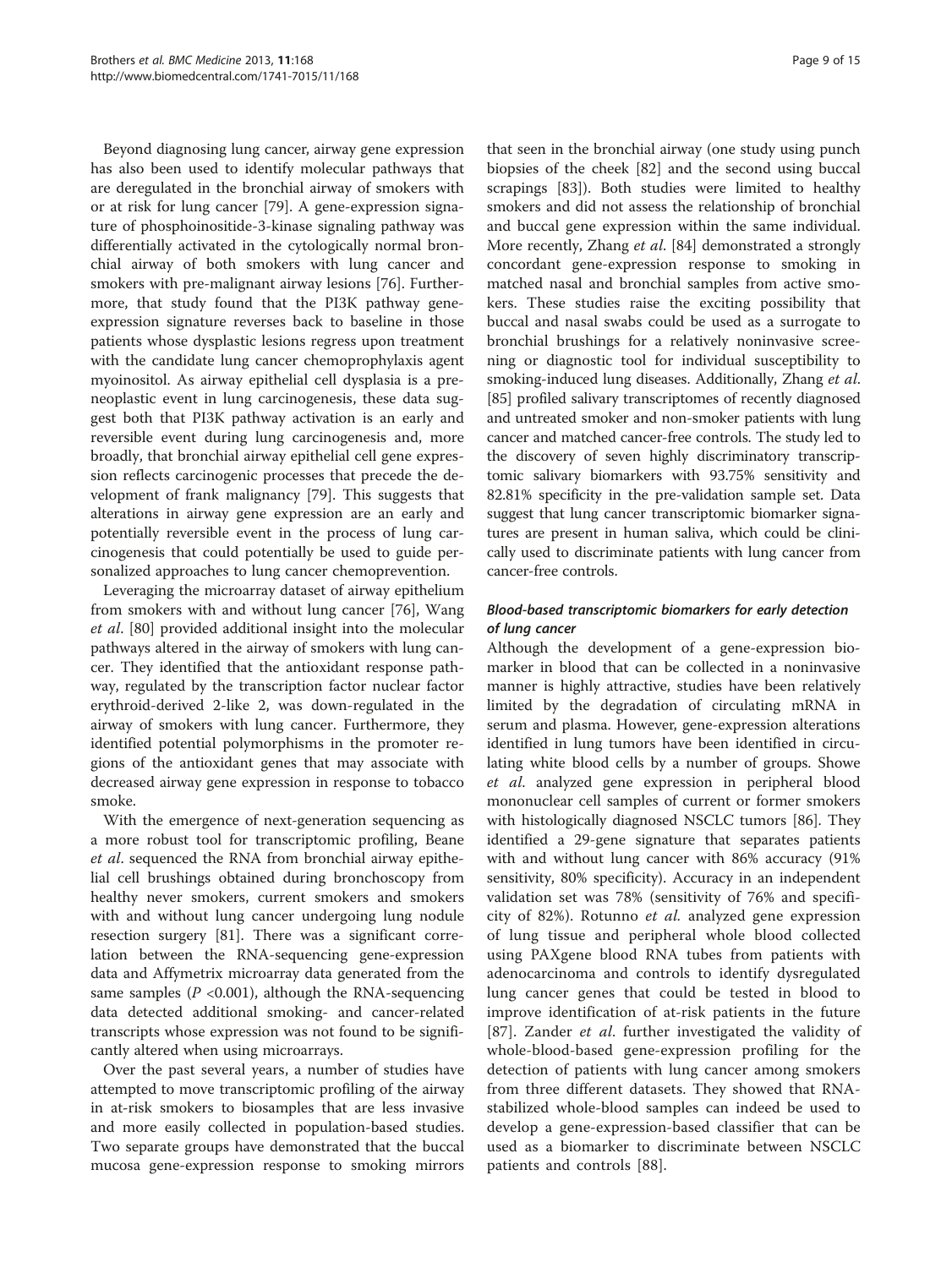miRNA biomarkers for the early detection of lung cancer

MicroRNAs are recently discovered small molecules that play an important role in regulating gene expression. These noncoding RNAs, in their final active form, are usually 22 nucleotides in length and target specific parts or mRNA sequences, usually found in the 3′ untranslated regions of mRNA, which either prevent translation or promote mRNA degradation, and lead to downregulation of specific genes [\[89](#page-13-0)]. Because miRNA are relatively more stable than mRNA [\[90](#page-13-0)], any miRNA profiles of lung cancer risk or diagnosis are likely to be more accurate when moving from the bench to the clinic. This review will focus on large-scale miRNA studies that have been performed in airway, sputum and blood for early lung cancer detection (Table [2](#page-6-0)c).

#### In bronchial tissue

By global profiling of miRNA in pre-malignant airway lesions, 69 miRNA were found to evolve in high-risk patients from a pre-invasive stage to a higher stage in the multistep process of lung carcinogenesis. The expression profiles of 30 and 15 miRNAs were able to discriminate low-grade lesions from high-grade ones including or not invasive carcinoma [\[91](#page-13-0)]. While this data suggests that airway miRNA expression may serve as an early detection biomarker, this study was limited to bronchial biopsies of pre-malignant airway lesions, which are relatively invasive. As with the gene-expression studies outlined above, more microRNA profiles in airway epithelial brushings are needed to advance the field.

#### In sputum

Given the relative stability of miRNA in biological specimens, a number of groups have explored the utility of miRNA-based biomarkers in sputum samples. Xie et al. [[92\]](#page-13-0) showed that miRNA profiles in the sputum could be used to identify NSCLC. More recently, two studies were also able to identify and distinguish miRNA profiles that could do early detection of SCC [\[93](#page-13-0)] or adenocarcinoma [[94\]](#page-13-0). Both studies included a test set and a validation set. A SCC signature of three miRNAs diagnosed the presence of a stage I SCC in patients' sputum with a sensitivity of 73%, a specificity of 96% and an AUC of 0.87 in the test set [\[93](#page-13-0)]. The adenocarcinoma signature composed of four miRNA detected patients with stage I adenocarcinoma with a specificity of 81%, a sensitivity of 92% and an AUC of 0.90 [[94\]](#page-13-0). There was no overlap between the two signatures in sputum. In total, seven different miRNAs were identified in these two signatures and these miRNAs could be risk factors for lung cancer and be used to diagnose lung cancer.

#### In blood

The relative stability of miRNA has prompted numerous groups to explore the potential utility of a blood-based miRNA biomarker for early detection of lung cancer. Ten of these have been specifically looking for circulating miRNA in plasma or serum, whereas five studies have examined miRNA expression profiles in whole blood [\[95-99](#page-13-0)].

Among the whole-blood miRNA studies, one study took a candidate approach by analyzing the expression of let-7a in the blood of patients with NSCLC [[97\]](#page-13-0). The other four studies screened the expression of larger panels of miRNA in a small number of patients (range of 10 to 28 patients per group), not including any validation set [\[95,96,98,99](#page-13-0)]. These studies identified an miRNA signature discriminating between patients with lung cancer and healthy controls with a sensitivity and specificity ranging from 86% to 98% and from 88% to 100%, respectively, using cross-validation within training set. Keller et al. [\[96\]](#page-13-0) have applied next-generation miRNA-sequencing to whole blood to identify miRNAs associated with lung cancer. Using ultra-deep (approximately 25 million reads per sample of small RNA) sequencing of blood samples from 10 patients with NSCLC and 10 healthy individuals, they were able to identify seven entirely novel miRNAs (not annotated in miRBase at the time) that were significantly altered in patients with cancer [[96](#page-13-0)]. This relatively small study demonstrates the potential resolution that miRNAsequencing could provide in discovering entirely new biomarkers for lung cancer.

Seven studies analyzed miRNA expression in serum [[100-106\]](#page-14-0) and three in plasma [[107-109\]](#page-14-0). Six out of the ten studies included a validation set and four of the same six studies described the performance of the test, that is, sensitivity, specificity and/or AUC [[100,101,103](#page-14-0),[105,107,108](#page-14-0)]. Notably, only three studies included samples at earlier time points than diagnosis [[101,102,107](#page-14-0)], which is required for evaluating miRNAs as a risk or screening biomarker. Boeri et al. identified miRNA signatures that predict lung cancer development and prognosis [[107](#page-14-0)]. They analyzed miRNA expression in 38 patients with lung cancer from the INT-IEO cohort (training set) and 53 from the MILD trial (validation set). With a signature composed of a ratio of 15 miRNAs, they could predict risk of lung cancer in patients with nodules in the CT screening with a sensitivity of 80%, a specificity of 90% and an AUC of 0.85. A signature composed of a ratio of 13 miRNAs was able to diagnose lung cancer in undermined CT-screened lung nodules with a sensitivity of 75%, a specificity of 100% and an AUC of 0.88. The study of Boeri *et al.* [\[107](#page-14-0)] is the only work so far directly addressing the role of biomarkers for the work-up of CT-screened nodules. In addition to requiring further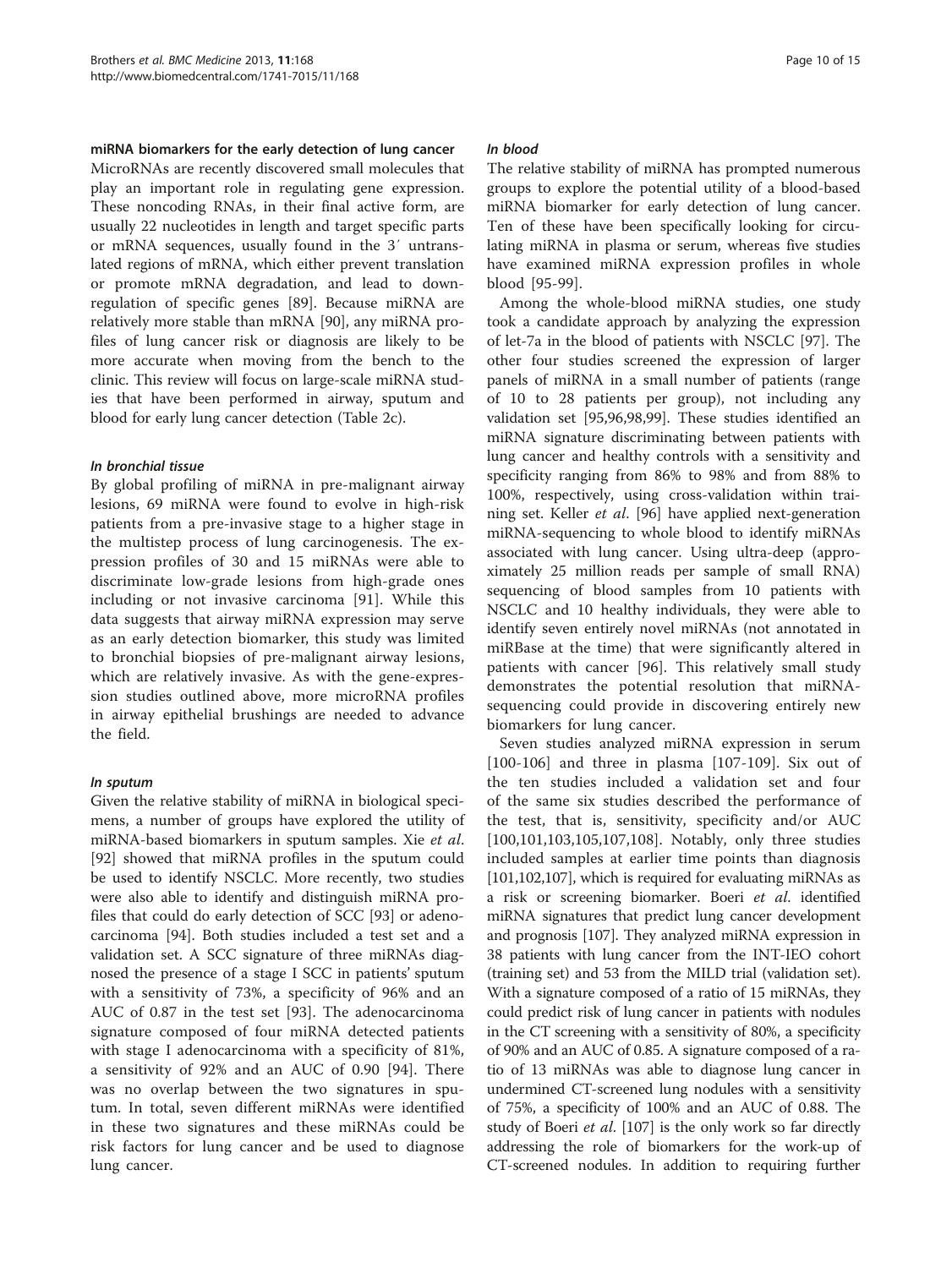prospective validation, this study might be too complex to apply in practice. Another more recent study by Bianchi et al. [[101](#page-14-0)] identified a 34-miRNA profile that could predict which asymptomatic high-risk individuals were likely to develop a lung cancer with an accuracy of 80%. Among the 5,203 high-risk individuals studied, 93 went on to be diagnosed with NSCLC in the first two years of screening. Serum was collected before surgery from 59 of these 93 patients, and serum was also collected from 69 matched control patients who were enrolled in the same study. Using a training set and test set, they were able to identify a 34-miRNA biomarker, one which can better identify lung cancer risk and be more properly used as a screening test [[101](#page-14-0)].

#### Free circulating DNA biomarkers

Circulating cell-free DNA (cf-DNA) is a known marker of cancer cell death and an increase in the prevalence of cf-DNA in the blood has been used as a marker to distinguish patients with cancer patients from patients with no cancer [[110,111](#page-14-0)]. In this section, we will review recent efforts to utilize cf-DNA as a diagnostic and screening biomarker for differentiating patients with lung cancer from those without, especially some studies that have been able to identify changes in cf-DNA that can distinguish patients with early stage lung cancer from patients with no cancer.

Utilizing polymerase chain reaction (PCR), Sozzi et al. [[112\]](#page-14-0) examined the levels of plasma DNA in 84 patients with NSCLC and 43 healthy blood donor controls, and showed over a range of cutoff points that healthy controls could be distinguished from patients with lung tumors with an AUC of 0.844. They showed that, even in patients with stage 1a cancer, the amount of circulating plasma DNA was significantly higher than in the control patients [[112\]](#page-14-0). Although this study showed the use of quantifying cf-DNA to distinguish patients with cancer from healthy controls, only 8 of the 43 controls were smokers, so smoking may have been a confounding effect in the cancer diagnosis. Sozzi et al. [\[113\]](#page-14-0) addressed this by matching 93 control individuals who smoked with 100 patients with NSCLC, and were able to discriminate the patients from controls by concentration of cf-DNA with an AUC of 0.94. They also quantified the risk such that a unit increase in plasma DNA led to a 21% increase in NSCLC risk [\[113\]](#page-14-0). Other studies have shown that cf-DNA can distinguish patients with benign lung disease from lung cancer with an AUC of 0.73 [[114\]](#page-14-0). However, in a screening cohort of >1,000 higher risk smoking volunteers, Sozzi et al. [[115\]](#page-14-0) found that quantification of cf-DNA could not be used to distinguish the individuals who would develop lung cancer from those who did not [[115](#page-14-0)]. Other studies have also confirmed this finding [\[116\]](#page-14-0).

In terms of the emerging clinical needs (Figure [1](#page-1-0)), these data argue that cf-DNA may not be an effective marker for screening high-risk smokers, but based on these and many other cf-DNA studies [\[117-120](#page-14-0)], it could still play a role in diagnosing whether nodules identified by low-dose CT are either benign or malignant. The field is also progressing towards the identification of screening- or diagnostic-specific markers within lung tumor circulating cf-DNA including methylation markers [[68](#page-13-0)] and genetic mutations such as epidermal growth factor receptor mutations [\[121-123](#page-14-0)]. Although these develop-ments are relatively new, the Dawson et al. study [[124](#page-14-0)], in which genetic alterations could be identified in cf-DNA that corresponded dynamically with metastatic breast cancer, shows the potential for identifying novel genomic and genetic biomarkers within cf-DNA to better stratify patients [[124](#page-14-0)].

## Conclusions

As CT screening programs for lung cancer proliferate in the post-National Lung Screening Trial era, there is an urgent and growing need to develop and validate biomarkers that can both help identify those smokers at highest risk who are most likely to benefit from screening and help distinguish benign from malignant lesions found on chest imaging. The recent advances in genetics and genomics have ushered in an era of genome-wide studies aimed at identifying molecular biomarkers for diagnosis and risk for lung cancer. While a number of promising genetic, transcriptomic and epigenomic markers have been identified as detailed above, we have yet to see translation from biomarker discovery to clinical application.

A review of these studies reveals several important limitations that will need to be addressed in the coming years if the field is to advance and have a clinical impact. First, molecular biomarkers discussed in this review will need to be validated in multicenter trials on independent cohorts to demonstrate the validity and generalizability of the biomarker. Importantly, the biomarkers will need to be validated in the clinical setting in which they will be applied. This latter caveat is best addressed at the biomarker development stage, where molecular markers are identified among clinical specimens that reflect the ultimate clinical application (for example, for diagnostic markers, using specimens collected prior to lung cancer diagnosis among patient and controls who present with suspicion of disease). To have clinical utility, these molecular markers will need to demonstrate performance metrics that would alter clinical decision making (for example, having a very high negative predictive value in the diagnostic setting). They will further need to demonstrate that they provide information about cancer risk and/or diagnosis that is independent of clinical and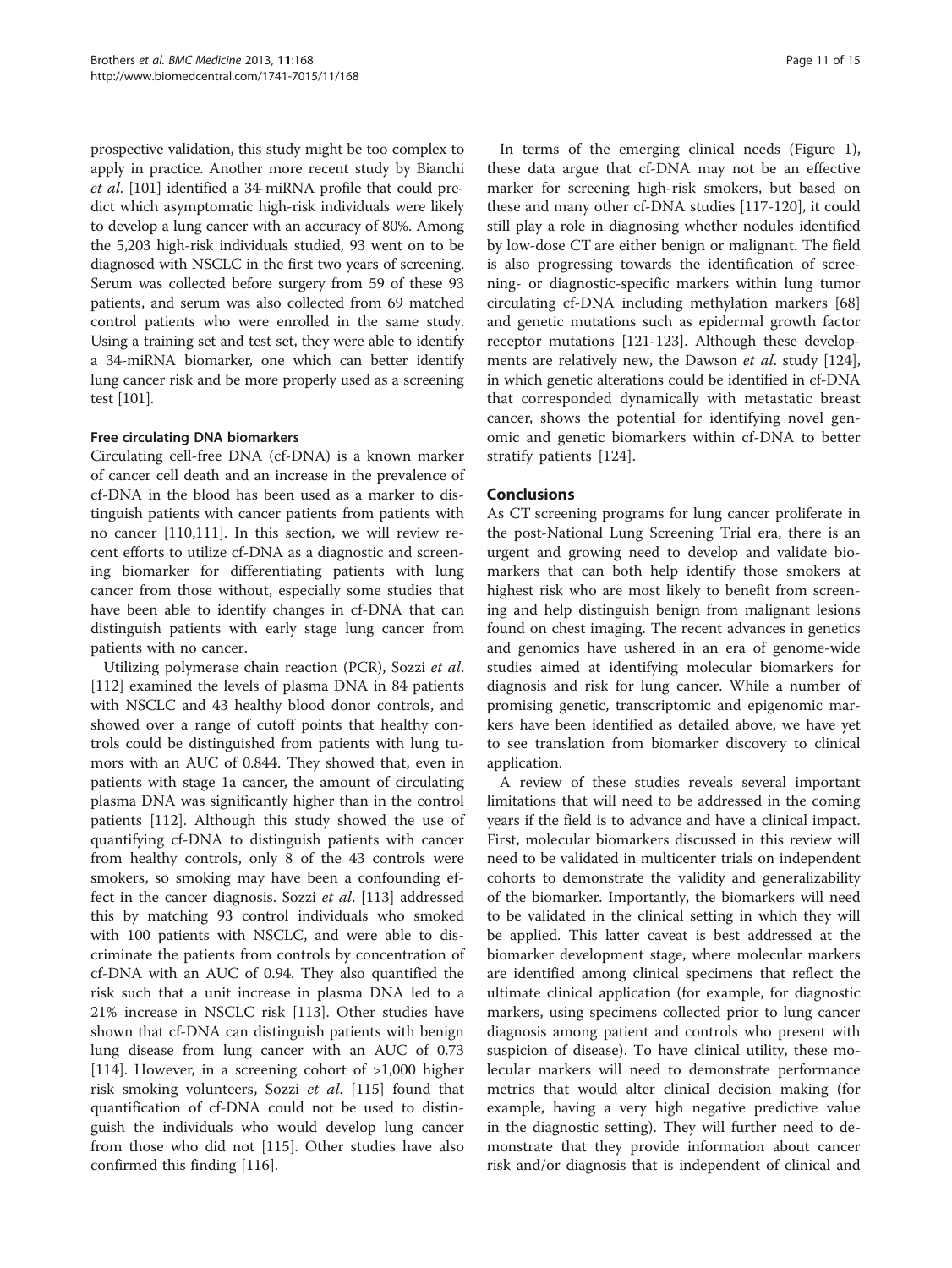<span id="page-11-0"></span>radiographic risk factors that have been well established for disease. The ultimate translation to the clinic, however, will require transitioning to analytical platforms that can be readily applied in the clinic to facilitate physician adoption as part of their standard of care.

#### Abbreviations

AUC: Area under the receiver operator characteristic curve; COPD: Chronic obstructive pulmonary disease; CT: Computed tomography; GWAS: Genome-wide association study; MSP: Methylation-specific PCR; RT-qPCR: Reverse transcription quantitative polymerase chain reaction; SCC: Squamous cell carcinoma; NSCLC: Non-small cell lung cancer; SCLC: Small cell lung cancer; SNP: Single nucleotide polymorphism.

#### Competing interests

AS is a founder and consultant to AllegroDx Inc. All other authors declare that they have no competing interests.

#### Authors' contributions

All authors contributed to the writing of this manuscript. JB, CM, KH and AS wrote the transcriptomics, epigenetics and miRNA sections. RE and MS wrote the genetics section. JB and KH were responsible for the final design of the figures and tables. All authors read and approved the final manuscript.

#### Acknowledgements

This work was supported by the National Institutes for Health/National Cancer Institute's Early Detection Research Network via U01CA152751 (AS) as well as support from the Department of Defense via CDMRP W81XWH-11-2-0161 (AS).

#### Author details

<sup>1</sup> Bioinformatics Program, Boston University, Boston, MA, USA. <sup>2</sup> Section of Computational Biomedicine, Department of Medicine, Boston University School of Medicine, Boston, MA, USA. <sup>3</sup>Department of Medical Oncology, Princess Margaret Cancer Centre, University of Health Network, University of Toronto, Toronto, Ontario, Canada. <sup>4</sup> Dan L Duncan Cancer Center, Baylor College of Medicine, Houston, TX, USA.

#### Received: 11 March 2013 Accepted: 20 June 2013 Published: 19 July 2013

#### References

- 1. Patel JD, Bach PB, Kris MG: Lung cancer in US women: a contemporary epidemic. JAMA 2004, 291:1763–1768.
- 2. Patel JD: Lung cancer in women. J Clin Oncol 2005, 23:3212-3218.
- 3. Jemal A, Bray F, Center MM, Ferlay J, Ward E, Forman D: Global cancer statistics. CA Cancer J Clin 2011, 61:69-90.
- 4. Jemal A, Center MM, DeSantis C, Ward EM: Global patterns of cancer incidence and mortality rates and trends. Cancer Epidemiol Biomarkers Prev 2010, 19:1893–1907.
- 5. Collins LG, Haines C, Perkel R, Enck RE: Lung cancer: diagnosis and management. Am Fam Physician 2007, 75:56-63.
- 6. Shopland DR, Burns DM: Changes in cigarette-related disease risks and their implications for prevention and control. In Volume 8 of Smoking and Tobacco Control Monographs. Bethesda, MD: National Institutes of Health/ National Cancer Institute; 1997.
- 7. National Lung Screening Trial Research Team, Aberle DR, Adams AM, Berg CD, Black WC, Clapp JD, Fagerstrom RM, Gareen IF, Gatsonis C, Marcus PM, Sicks JD: Reduced lung-cancer mortality with low-dose computed tomographic screening. N Engl J Med 2011, 365:395–409.
- 8. Hassanein M, Callison JC, Callaway-Lane C, Aldrich MC, Grogan EL, Massion PP: The state of molecular biomarkers for the early detection of lung cancer. Cancer Prev Res (Phila) 2012, 5:992–1006.
- 9. Amos CI, Wu X, Broderick P, Gorlov IP, Gu J, Eisen T, Dong Q, Zhang Q, Gu X, Vijayakrishnan J, Sullivan K, Matakidou A, Wang Y, Mills G, Doheny K, Tsai YY, Chen WV, Shete S, Spitz MR, Houlston RS: Genome-wide association scan of tag SNPs identifies a susceptibility locus for lung cancer at 15q25.1. Nat Genet 2008, 40:616–622.
- 10. Hung RJ, McKay JD, Gaborieau V, Boffetta P, Hashibe M, Zaridze D, Mukeria A, Szeszenia-Dabrowska N, Lissowska J, Rudnai P, Fabianova E,

Mates D, Bencko V, Foretova L, Janout V, Chen C, Goodman G, Field JK, Liloglou T, Xinarianos G, Cassidy A, McLaughlin J, Liu G, Narod S, Krokan HE, Skorpen F, Elvestad MB, Hveem K, Vatten L, Linseisen J, et al: A susceptibility locus for lung cancer maps to nicotinic acetylcholine receptor subunit genes on 15q25. Nature 2008, 452:633–637.

- 11. Thorgeirsson TE, Gudbjartsson DF, Surakka I, Vink JM, Amin N, Geller F, et al: Sequence variants at CHRNB3-CHRNA6 and CYP2A6 affect smoking behavior. Nat Genet 2010, 42:448–453.
- 12. Landi MT, Chatterjee N, Yu K, Goldin LR, Goldstein AM, Rotunno M, et al: A genome-wide association study of lung cancer identifies a region of chromosome 5p15 associated with risk for adenocarcinoma. Am J Hum Genet 2009, 85:679–691.
- 13. Saccone NL, Culverhouse RC, Schwantes-An TH, Cannon DS, Chen X, Cichon S, et al: Multiple independent loci at chromosome 15q25.1 affect smoking quantity: a meta-analysis and comparison with lung cancer and COPD. PLoS Genet 2010, 6:e1001053.
- 14. Liu JZ, Tozzi F, Waterworth DM, Pillai SG, Muglia P, Middleton L, et al: Meta-analysis and imputation refines the association of 15q25 with smoking quantity. Nat Genet 2010, 42:436–440.
- 15. Tobacco and Genetics Consortium: Genome-wide meta-analyses identify multiple loci associated with smoking behavior. Nat Genet 2010, 42:441–447.
- 16. Spitz MR, Amos CI, Dong Q, Lin J, Wu X: The CHRNA5-A3 region on chromosome 15q24-25.1 is a risk factor both for nicotine dependence and for lung cancer. J Natl Cancer Inst 2008, 100:1552-1556.
- 17. Wang Y, Broderick P, Matakidou A, Eisen T, Houlston RS: Chromosome 15q25 (CHRNA3-CHRNA5) variation impacts indirectly on lung cancer risk. PLoS One 2011, 6:e19085.
- Spitz MR, Amos CI, Bierut LJ, Caporaso NE: Cotinine conundrum-a step forward but questions remain. J Natl Cancer Inst 2012, 104:720–722.
- 19. Truong T, Hung RJ, Amos CI, Wu X, Bickeboller H, Rosenberger A, Sauter W, Illig T, Wichmann HE, Risch A, Dienemann H, Kaaks R, Yang P, Jiang R, Wiencke JK, Wrensch M, Hansen H, Kelsey KT, Matsuo K, Tajima K, Schwartz AG, Wenzlaff A, Seow A, Ying C, Staratschek-Jox A, Nürnberg P, Stoelben E, Wolf J, Lazarus P, Muscat JE, et al: Replication of lung cancer susceptibility loci at chromosomes 15q25, 5p15, and 6p21: a pooled analysis from the International Lung Cancer Consortium. J Natl Cancer Inst 2010, 102:959–971.
- 20. Galvan A, Dragani TA: Nicotine dependence may link the 15q25 locus to lung cancer risk. Carcinogenesis 2010, 31:331–333.
- 21. Zou P, Gu A, Ji G, Zhao L, Zhao P, Lu A: The TERT rs2736100 polymorphism and cancer risk: a meta-analysis based on 25 case–control studies. BMC Cancer 2012, 12:7.
- 22. Spitz MR, Amos CI, Land S, Wu X, Dong Q, Wenzlaff AS, Schwartz AG: Role of select genetic variants in lung cancer risk in African Americans. J Thorac Oncol 2013, 8:391–397.
- 23. Melin BS, Nordfjall K, Andersson U, Roos G: hTERT cancer risk genotypes are associated with telomere length. Genet Epidemiol 2012, 36:368–372.
- 24. Zhu CQ, Cutz JC, Liu N, Lau D, Shepherd FA, Squire JA, Tsao MS: Amplification of telomerase (hTERT) gene is a poor prognostic marker in non-small-cell lung cancer. Br J Cancer 2006, 94:1452–1459.
- 25. James MA, Wen W, Wang Y, Byers LA, Heymach JV, Coombes KR, Girard L, Minna J, You M: Functional characterization of CLPTM1L as a lung cancer risk candidate gene in the 5p15.33 locus. PLoS One 2012, 7:e36116.
- 26. Wang Y, Broderick P, Webb E, Wu X, Vijayakrishnan J, Matakidou A, Qureshi M, Dong Q, Gu X, Chen WV, Spitz MR, Eisen T, Amos CI, Houlston RS: Common 5p15.33 and 6p21.33 variants influence lung cancer risk. Nat Genet 2008, 40:1407–1409.
- 27. Bae EY, Lee SY, Kang BK, Lee EJ, Choi YY, Kang HG, Choi JE, Jeon HS, Lee WK, Kam S, Shin KM, Jin G, Yoo SS, Lee J, Cha SI, Kim CH, Jung TH, Park JY: Replication of results of genome-wide association studies on lung cancer susceptibility loci in a Korean population. Respirology 2012, 17:699–706.
- 28. Shiraishi K, Kunitoh H, Daigo Y, Takahashi A, Goto K, Sakamoto H, Ohnami S, Shimada Y, Ashikawa K, Saito A, Watanabe S, Tsuta K, Kamatani N, Yoshida T, Nakamura Y, Yokota J, Kubo M, Kohno T: A genome-wide association study identifies two new susceptibility loci for lung adenocarcinoma in the Japanese population. Nat Genet 2012, 44:900–903.
- 29. Hu Z, Wu C, Shi Y, Guo H, Zhao X, Yin Z, Yang L, Dai J, Hu L, Tan W, Li Z, Deng Q, Wang J, Wu W, Jin G, Jiang Y, Yu D, Zhou G, Chen H, Guan P, Chen Y, Shu Y, Xu L, Liu X, Liu L, Xu P, Han B, Bai C, Zhao Y, Zhang H, et al: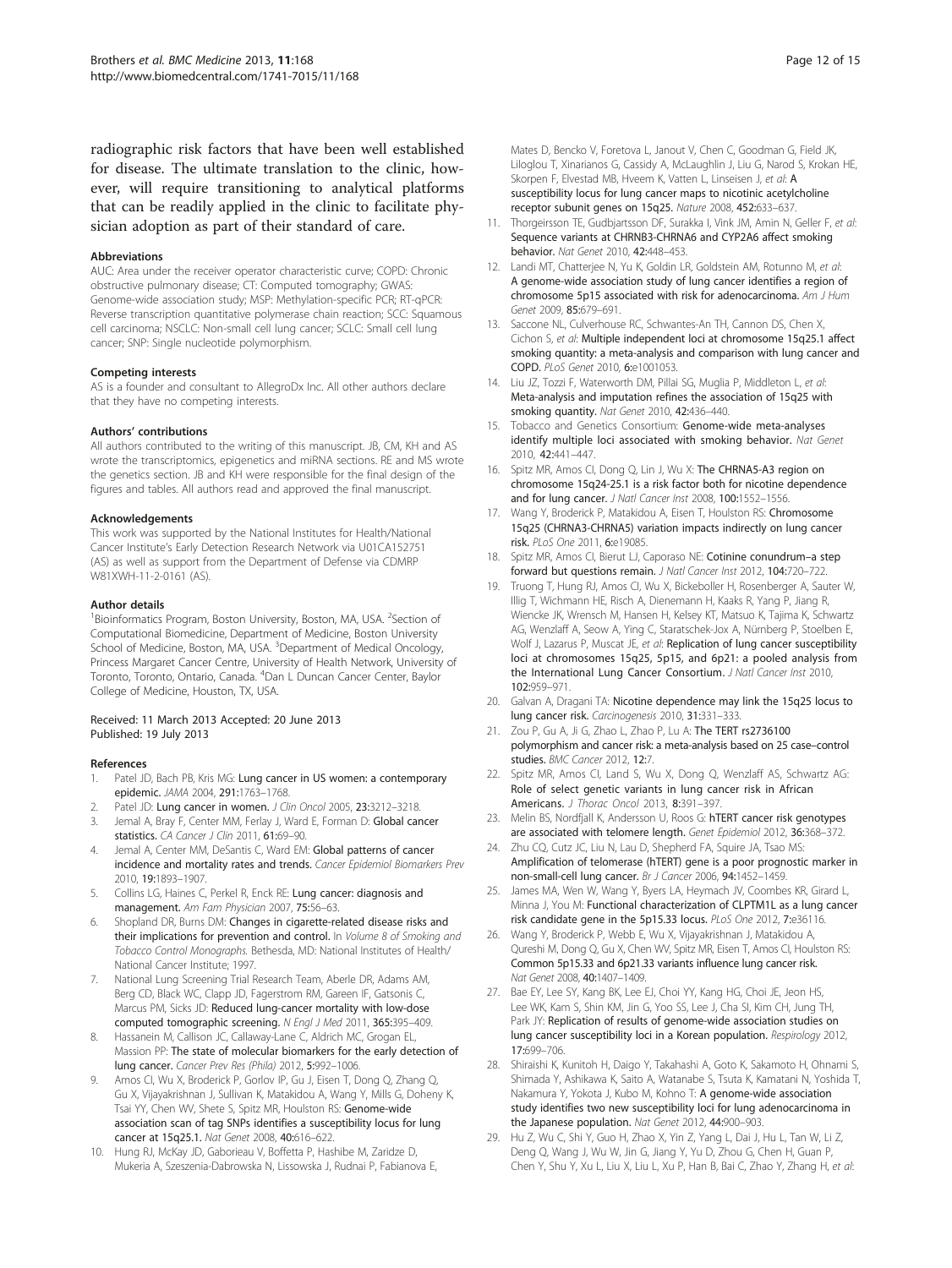<span id="page-12-0"></span>A genome-wide association study identifies two new lung cancer susceptibility loci at 13q12.12 and 22q12.2 in Han Chinese. Nat Genet 2011, 43:792–796.

- 30. Dong J, Hu Z, Wu C, Guo H, Zhou B, Lv J, Lu D, Chen K, Shi Y, Chu M, Wang C, Zhang R, Dai J, Jiang Y, Cao S, Qin Z, Yu D, Ma H, Jin G, Gong J, Sun C, Zhao X, Yin Z, Yang L, Li Z, Deng Q, Wang J, Wu W, Zheng H, Zhou G, et al: Association analyses identify multiple new lung cancer susceptibility loci and their interactions with smoking in the Chinese population. Nat Genet 2012, 44:895–899.
- 31. Jin G, Ma H, Wu C, Dai J, Zhang R, Shi Y, Lu J, Miao X, Wang M, Zhou Y, Chen J, Li H, Pan S, Chu M, Lu F, Yu D, Jiang Y, Dong J, Hu L, Chen Y, Xu L, Shu Y, Pan S, Tan W, Zhou B, Lu D, Wu T, Zhang Z, Chen F, Wang X, et al: Genetic variants at 6p21.1 and 7p15.3 are associated with risk of multiple cancers in Han Chinese. Am J Hum Genet 2012, 91:928–934.
- 32. Shi J, Chatterjee N, Rotunno M, Wang Y, Pesatori AC, Consonni D, Li P, Wheeler W, Broderick P, Henrion M, Eisen T, Wang Z, Chen W, Dong Q, Albanes D, Thun M, Spitz MR, Bertazzi PA, Caporaso NE, Chanock SJ, Amos CI, Houlston RS, Landi MT: Inherited variation at chromosome 12p13.33, including RAD52, influences the risk of squamous cell lung carcinoma. Cancer Discov 2012, 2:131–139.
- 33. Tammimaki A, Horton WJ, Stitzel JA: Recent advances in gene manipulation and nicotinic acetylcholine receptor biology. Biochem Pharmacol 2011, 82:808–819.
- 34. De BM, Dani JA: Reward, addiction, withdrawal to nicotine. Annu Rev Neurosci 2011, 34:105–130.
- 35. Liu Y, Liu P, Wen W, James MA, Wang Y, Bailey-Wilson JE, Amos CI, Pinney SM, Yang P, de Andrade M, Petersen GM, Wiest JS, Fain PR, Schwartz AG, Gazdar A, Gaba C, Rothschild H, Mandal D, Kupert E, Lee J, Seminara D, Minna J, Anderson MW, You M: Haplotype and cell proliferation analyses of candidate lung cancer susceptibility genes on chromosome 15q24-25.1. Cancer Res 2009, 69:7844–7850.
- 36. Maisonneuve P, Bagnardi V, Bellomi M, Spaggiari L, Pelosi G, Rampinelli C, Bertolotti R, Rotmensz N, Field JK, Decensi A, Veronesi G: Lung cancer risk prediction to select smokers for screening CT–a model based on the Italian COSMOS trial. Cancer Prev Res (Phila) 2011, 4:1778–1789.
- 37. Tammemagi CM, Pinsky PF, Caporaso NE, Kvale PA, Hocking WG, Church TR, Riley TL, Commins J, Oken MM, Berg CD, Prorok PC: Lung cancer risk prediction: Prostate, Lung, Colorectal And Ovarian Cancer Screening Trial models and validation. J Natl Cancer Inst 2011, 103:1058–1068.
- 38. Cassidy A, Myles JP, van Tongeren M, Page RD, Liloglou T, Duffy SW, Field JK: The LLP risk model: an individual risk prediction model for lung cancer. Br J Cancer 2008, 98:270-276.
- 39. Spitz MR, Hong WK, Amos CI, Wu X, Schabath MB, Dong Q, Shete S, Etzel CJ: A risk model for prediction of lung cancer. J Natl Cancer Inst 2007, 99:715–726.
- 40. Bach PB, Kattan MW, Thornquist MD, Kris MG, Tate RC, Barnett MJ, Hsieh LJ, Begg CB: Variations in lung cancer risk among smokers. J Natl Cancer Inst 2003, 95:470–478.
- 41. Young RP, Hopkins RJ, Whittington CF, Hay BA, Epton MJ, Gamble GD: Individual and cumulative effects of GWAS susceptibility loci in lung cancer: associations after sub-phenotyping for COPD. PLoS One 2011, 6:e16476.
- 42. Wilk JB, Walter RE, Laramie JM, Gottlieb DJ, O'Connor GT: Framingham Heart Study genome-wide association: results for pulmonary function measures. BMC Med Genet 2007, 8:S8.
- 43. Hancock DB, Eijgelsheim M, Wilk JB, Gharib SA, Loehr LR, Marciante KD, Franceschini N, van Durme YM, Chen TH, Barr RG, Schabath MB, Couper DJ, Brusselle GG, Psaty BM, van Duijn CM, Rotter JI, Uitterlinden AG, Hofman A, Punjabi NM, Rivadeneira F, Morrison AC, Enright PL, North KE, Heckbert SR, Lumley T, Stricker BH, O'Connor GT, London SJ: Meta-analyses of genomewide association studies identify multiple loci associated with pulmonary function. Nat Genet 2010, 42:45–52.
- 44. Repapi E, Sayers I, Wain LV, Burton PR, Johnson T, Obeidat M, Zhao JH, Ramasamy A, Zhai G, Vitart V, Huffman JE, Igl W, Albrecht E, Deloukas P, Henderson J, Granell R, McArdle WL, Rudnicka AR, Wellcome Trust Case Control C, Barroso I, Loos RJ, Wareham NJ, Mustelin L, Rantanen T, Surakka I, Imboden M, Wichmann HE, Grkovic I, Jankovic S, Zgaga L, et al: Genomewide association study identifies five loci associated with lung function. Nat Genet 2010, 42:36–44.
- 45. Pillai SG, Ge D, Zhu G, Kong X, Shianna KV, Need AC, Feng S, Hersh CP, Bakke P, Gulsvik A, Ruppert A, Lødrup Carlsen KC, Roses A, Anderson W,

Rennard SI, Lomas DA, Silverman EK, Goldstein DB, ICGN Investigators: A genome-wide association study in chronic obstructive pulmonary disease (COPD): identification of two major susceptibility loci. PLoS Genet 2009, 5:e1000421.

- 46. Wilk JB, Chen TH, Gottlieb DJ, Walter RE, Nagle MW, Brandler BJ, Myers RH, Borecki IB, Silverman EK, Weiss ST, O'Connor GT: A genome-wide association study of pulmonary function measures in the Framingham Heart Study. PLoS Genet 2009, 5:e1000429.
- 47. Broderick P, Wang Y, Vijayakrishnan J, Matakidou A, Spitz MR, Eisen T, Amos CI, Houlston RS: Deciphering the impact of common genetic variation on lung cancer risk: a genome-wide association study. Cancer Res 2009, 69:6633–6641.
- 48. Thorgeirsson TE, Geller F, Sulem P, Rafnar T, Wiste A, Magnusson KP, Manolescu A, Thorleifsson G, Stefansson H, Ingason A, Stacey SN, Bergthorsson JT, Thorlacius S, Gudmundsson J, Jonsson T, Jakobsdottir M, Saemundsdottir J, Olafsdottir O, Gudmundsson LJ, Bjornsdottir G, Kristjansson K, Skuladottir H, Isaksson HJ, Gudbjartsson T, Jones GT, Mueller T, Gottsäter A, Flex A, Aben KK, de Vegt F, et al: A variant associated with nicotine dependence, lung cancer and peripheral arterial disease. Nature 2008, 452:638–642.
- 49. Cho MH, Castaldi PJ, Wan ES, Siedlinski M, Hersh CP, Demeo DL, Himes BE, Sylvia JS, Klanderman BJ, Ziniti JP, Lange C, Litonjua AA, Sparrow D, Regan EA, Make BJ, Hokanson JE, Murray T, Hetmanski JB, Pillai SG, Kong X, Anderson WH, Tal-Singer R, Lomas DA, Coxson HO, Edwards LD, MacNee W, Vestbo J, Yates JC, Agusti A, Calverley PM, et al: A genome-wide association study of COPD identifies a susceptibility locus on chromosome 19q13. Hum Mol Genet 2012, 21:947–957.
- Wang J, Spitz MR, Amos CI, Wilkinson AV, Wu X, Shete S: Mediating effects of smoking and chronic obstructive pulmonary disease on the relation between the CHRNA5-A3 genetic locus and lung cancer risk. Cancer 2010, 116:3458–3462.
- 51. Young RP, Hopkins RJ: How the genetics of lung cancer may overlap with COPD. Respirology 2011, 16:1047–1055.
- 52. El-Zein RA, Young RP, Hopkins RJ, Etzel CJ: Genetic predisposition to chronic obstructive pulmonary disease and/or lung cancer: important considerations when evaluating risk. Cancer Prev Res (Phila) 2012, 5:522–527.
- 53. Bird A: Perceptions of epigenetics. Nature 2007, 447:396–398.
- Bird A: DNA methylation patterns and epigenetic memory. Genes Dev 2002, 16:6–21.
- 55. Robertson KD: DNA methylation and human disease. Nat Rev Genet 2005, 6:597–610.
- 56. Shames DS, Girard L, Gao B, Sato M, Lewis CM, Shivapurkar N, Jiang A, Perou CM, Kim YH, Pollack JR, Fong KM, Lam CL, Wong M, Shyr Y, Nanda R, Olopade OI, Gerald W, Euhus DM, Shay JW, Gazdar AF, Minna JD: A genome-wide screen for promoter methylation in lung cancer identifies novel methylation markers for multiple malignancies. PLoS Med 2006, 3:e486.
- 57. Field JK, Liloglou T, Warrak S, Burger M, Becker E, Berlin K, Nimmrich I, Maier S: Methylation discriminators in NSCLC identified by a microarray based approach. Int J Oncol 2005, 27:105–111.
- 58. Wang L, Aakre JA, Jiang R, Marks RS, Wu Y, Chen J, Thibodeau SN, Pankratz VS, Yang P: Methylation markers for small cell lung cancer in peripheral blood leukocyte DNA. J Thorac Oncol 2010, 5:778–785.
- 59. Belinsky SA, Nikula KJ, Palmisano WA, Michels R, Saccomanno G, Gabrielson E, Baylin SB, Herman JG: Aberrant methylation of p16(INK4a) is an early event in lung cancer and a potential biomarker for early diagnosis. Proc Natl Acad Sci USA 1998, 95:11891–11896.
- 60. Palmisano WA, Divine KK, Saccomanno G, Gilliland FD, Baylin SB, Herman JG, Belinsky SA: Predicting lung cancer by detecting aberrant promoter methylation in sputum. Cancer Res 2000, 60:5954–5958.
- 61. Belinsky SA, Klinge DM, Dekker JD, Smith MW, Bocklage TJ, Gilliland FD, Crowell RE, Karp DD, Stidley CA, Picchi MA: Gene promoter methylation in plasma and sputum increases with lung cancer risk. Clin Cancer Res 2005, 11:6505–6511.
- 62. Machida EO, Brock MV, Hooker CM, Nakayama J, Ishida A, Amano J, Picchi MA, Belinsky SA, Herman JG, Taniguchi S, Baylin SB: Hypermethylation of ASC/TMS1 is a sputum marker for late-stage lung cancer. Cancer Res 2006, 66:6210–6218.
- 63. Belinsky SA, Liechty KC, Gentry FD, Wolf HJ, Rogers J, Vu K, Haney J, Kennedy TC, Hirsch FR, Miller Y, Franklin WA, Herman JG, Baylin SB,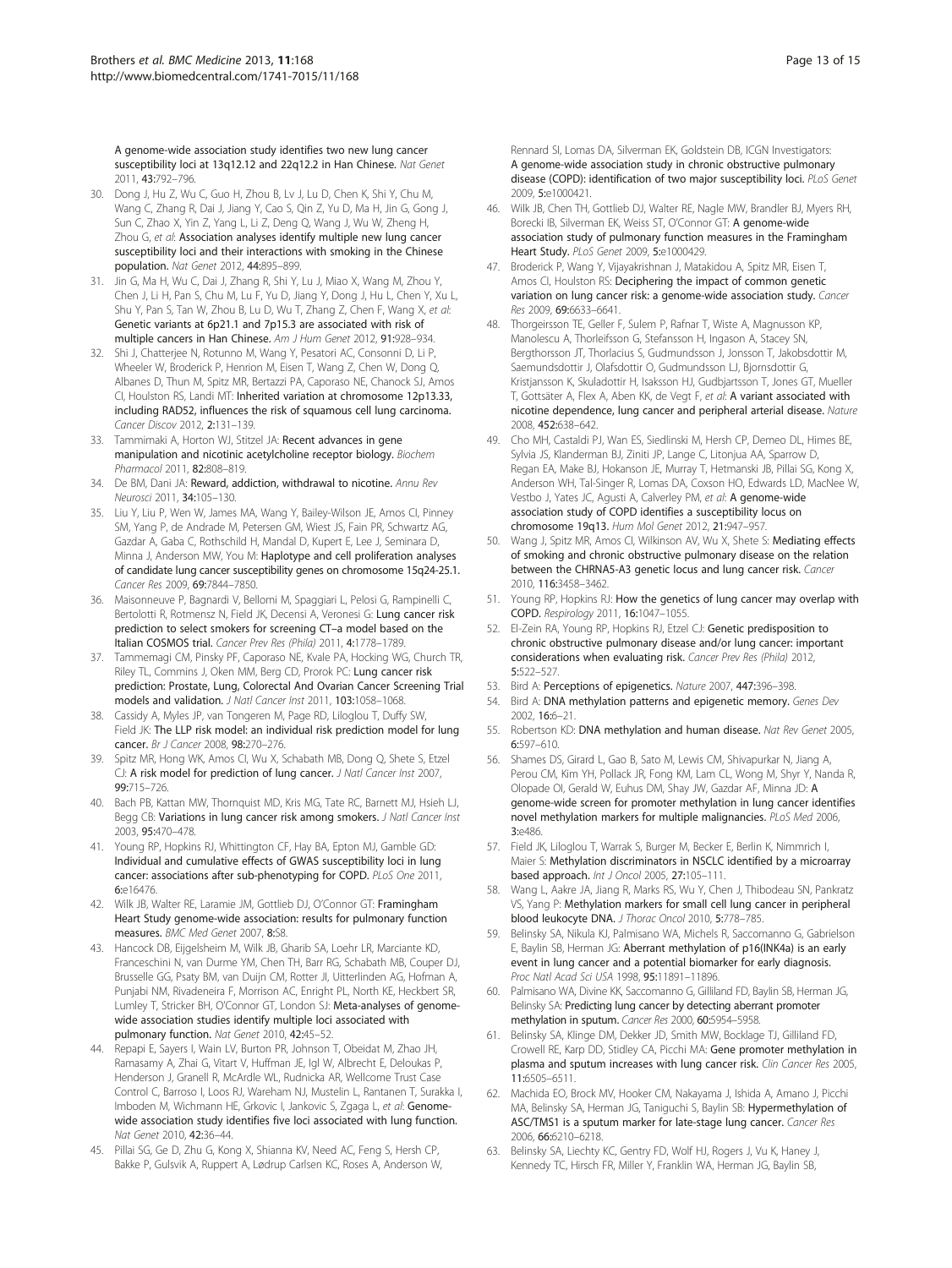<span id="page-13-0"></span>Bunn PA, Byers T: Promoter hypermethylation of multiple genes in sputum precedes lung cancer incidence in a high-risk cohort. Cancer Res 2006, 66:3338–3344.

- 64. Leng S, Do K, Yingling CM, Picchi MA, Wolf HJ, Kennedy TC, Feser WJ, Baron AE, Franklin WA, Brock MV, Herman JG, Baylin SB, Byers T, Stidley CA, Belinsky SA: Defining a gene promoter methylation signature in sputum for lung cancer risk assessment. Clin Cancer Res 2012, 18:3387-3395.
- 65. Leon SA, Shapiro B, Sklaroff DM, Yaros MJ: Free DNA in the serum of cancer patients and the effect of therapy. Cancer Res 1977, 37:646–650.
- 66. Esteller M, Sanchez-Cespedes M, Rosell R, Sidransky D, Baylin SB, Herman JG: Detection of aberrant promoter hypermethylation of tumor suppressor genes in serum DNA from non-small cell lung cancer patients. Cancer Res 1999, 59:67–70.
- 67. Fujiwara K, Fujimoto N, Tabata M, Nishii K, Matsuo K, Hotta K, Kozuki T, Aoe M, Kiura K, Ueoka H, Tanimoto M: Identification of epigenetic aberrant promoter methylation in serum DNA is useful for early detection of lung cancer. Clin Cancer Res 2005, 11:1219–1225.
- 68. Lee SM, Park JY, Kim DS: Methylation of TMEFF2 gene in tissue and serum DNA from patients with non-small cell lung cancer. Mol Cells 2012, 34:171–176.
- 69. Tan SH, Ida H, Lau QC, Goh BC, Chieng WS, Loh M, Ito Y: Detection of promoter hypermethylation in serum samples of cancer patients by methylation-specific polymerase chain reaction for tumour suppressor genes including RUNX3. Oncol Rep 2007, 18:1225–1230.
- 70. Ulivi P, Zoli W, Calistri D, Fabbri F, Tesei A, Rosetti M, Mengozzi M, Amadori D: p16INK4A and CDH13 hypermethylation in tumor and serum of non-small cell lung cancer patients. J Cell Physiol 2006, 206:611–615.
- 71. Begum S, Brait M, Dasgupta S, Ostrow KL, Zahurak M, Carvalho AL, Califano JA, Goodman SN, Westra WH, Hoque MO, Sidransky D: An epigenetic marker panel for detection of lung cancer using cell-free serum DNA. Clin Cancer Res 2011, 17:4494–4503.
- 72. Russo AL, Thiagalingam A, Pan H, Califano J, Cheng KH, Ponte JF, Chinnappan D, Nemani P, Sidransky D, Thiagalingam S: Differential DNA hypermethylation of critical genes mediates the stage-specific tobacco smoke-induced neoplastic progression of lung cancer. Clin Cancer Res 2005, 11:2466–2470.
- 73. Yang P, Ma J, Zhang B, Duan H, He Z, Zeng J, Zeng X, Li D, Wang Q, Xiao Y, Liu C, Xiao Q, Chen L, Zhu X, Xing X, Li Z, Zhang S, Zhang Z, Ma L, Wang E, Zhuang Z, Zheng Y, Chen W: CpG site-specific hypermethylation of p16INK4alpha in peripheral blood lymphocytes of PAH-exposed workers. Cancer Epidemiol Biomarkers Prev 2012, 21:182–190.
- 74. Woenckhaus M, Klein-Hitpass L, Grepmeier U, Merk J, Pfeifer M, Wild P, Bettstetter M, Wuensch P, Blaszyk H, Hartmann A, Hofstaedter F, Dietmaier W: Smoking and cancer-related gene expression in bronchial epithelium and non-small-cell lung cancers. J Pathol 2006, 210:192–204.
- 75. Boelens MC, van den Berg A, Fehrmann RS, Geerlings M, de Jong WK, te Meerman GJ, Sietsma H, Timens W, Postma DS, Groen HJ: Current smoking-specific gene expression signature in normal bronchial epithelium is enhanced in squamous cell lung cancer. J Pathol 2009, 218:182–191.
- 76. Spira A, Beane JE, Shah V, Steiling K, Liu G, Schembri F, Gilman S, Dumas YM, Calner P, Sebastiani P, Sridhar S, Beamis J, Lamb C, Anderson T, Gerry N, Keane J, Lenburg ME, Brody JS: Airway epithelial gene expression in the diagnostic evaluation of smokers with suspect lung cancer. Nat Med 2007, 13:361–366.
- 77. Beane J, Sebastiani P, Whitfield TH, Steiling K, Dumas YM, Lenburg ME, Spira A: A prediction model for lung cancer diagnosis that integrates genomic and clinical features. Cancer Prev Res (Phila) 2008, 1:56–64.
- 78. Blomquist T, Crawford EL, Mullins D, Yoon Y, Hernandez DA, Khuder S, Ruppel PL, Peters E, Oldfield DJ, Austermiller B, Anders JC, Willey JC: Pattern of antioxidant and DNA repair gene expression in normal airway epithelium associated with lung cancer diagnosis. Cancer Res 2009, 69:8629–8635.
- 79. Gustafson AM, Soldi R, Anderlind C, Scholand MB, Qian J, Zhang X, Cooper K, Walker D, McWilliams A, Liu G, Szabo E, Brody J, Massion PP, Lenburg ME, Lam S, Bild AH, Spira A: Airway PI3K pathway activation is an early and reversible event in lung cancer development. Sci Transl Med 2010, 2:26ra25.
- 80. Wang X, Chorley BN, Pittman GS, Kleeberger SR, Brothers J 2nd, Liu G, Spira A, Bell DA: Genetic variation and antioxidant response gene

expression in the bronchial airway epithelium of smokers at risk for lung cancer. PLoS One 2010, 5:e11934.

- 81. Beane J, Vick J, Schembri F, Anderlind C, Gower A, Campbell J, Luo L, Zhang XH, Xiao J, Alekseyev YO, Wang S, Levy S, Massion PP, Lenburg M, Spira A: Characterizing the impact of smoking and lung cancer on the airway transcriptome using RNA-Seq. Cancer Prev Res (Phila) 2011, 4:803–817.
- 82. Boyle JO, Gümüs ZH, Kacker A, Choksi VL, Bocker JM, Zhou XK, Yantiss RK, Hughes DB, Du B, Judson BL, Subbaramaiah K, Dannenberg AJ: Effects of cigarette smoke on the human oral mucosal transcriptome. Cancer Prev Res (Phila) 2010, 3:266–278.
- Sridhar S, Schembri F, Zeskind J, Shah V, Gustafson AM, Steiling K, Liu G, Dumas YM, Zhang X, Brody JS, Lenburg ME, Spira A: Smoking-induced gene expression changes in the bronchial airway are reflected in nasal and buccal epithelium. BMC Genomics 2008, 9:259.
- 84. Zhang X, Sebastiani P, Liu G, Schembri F, Zhang X, Dumas YM, Langer EM, Alekseyev Y, O'Connor GT, Brooks DR, Lenburg ME, Spira A: Similarities and differences between smoking-related gene expression in nasal and bronchial epithelium. Physiol Genomics 2010, 41:1–8.
- 85. Zhang L, Xiao H, Zhou H, Santiago S, Lee JM, Garon EB, Yang J, Brinkmann O, Yan X, Akin D, Chia D, Elashoff D, Park NH, Wong DT: Development of transcriptomic biomarker signature in human saliva to detect lung cancer. Cell Mol Life Sci 2012, 69:3341–3350.
- 86. Showe MK, Vachani A, Kossenkov AV, Yousef M, Nichols C, Nikonova EV, Chang C, Kucharczuk J, Tran B, Wakeam E, Yie TA, Speicher D, Rom WN, Albelda S, Showe LC: Gene expression profiles in peripheral blood mononuclear cells can distinguish patients with non-small cell lung cancer from patients with nonmalignant lung disease. Cancer Res 2009, 69:9202–9210.
- 87. Rotunno M, Hu N, Su H, Wang C, Goldstein AM, Bergen AW, Consonni D, Pesatori AC, Bertazzi PA, Wacholder S, Shih J, Caporaso NE, Taylor PR, Landi MT: A gene expression signature from peripheral whole blood for stage I lung adenocarcinoma. Cancer Prev Res (Phila) 2011, 4:1599–1608.
- 88. Zander T, Hofmann A, Staratschek-Jox A, Classen S, Debey-Pascher S, Maisel D, Ansén S, Hahn M, Beyer M, Thomas RK, Gathof B, Mauch C, Delank KS, Engel-Riedel W, Wichmann HE, Stoelben E, Schultze JL, Wolf J: Blood-based gene expression signatures in non-small cell lung cancer. Clin Cancer Res 2011, 17:3360–3367.
- 89. Kato M, Slack FJ: microRNAs: small molecules with big roles C. elegans to human cancer. Biol Cell 2008, 100:71-81.
- 90. Eszlinger M, Krohn K, Hauptmann S, Dralle H, Giordano TJ, Paschke R: Perspectives for improved and more accurate classification of thyroid epithelial tumors. J Clin Endocrinol Metab 2008, 93:3286–3294.
- 91. Mascaux C, Laes JF, Anthoine G, Haller A, Ninane V, Burny A, Sculier JP: Evolution of microRNA expression during human bronchial squamous carcinogenesis. Eur Respir J 2009, 33:352–359.
- 92. Xie Y, Todd NW, Liu Z, Zhan M, Fang H, Peng H, Alattar M, Deepak J, Stass SA, Jiang F: Altered miRNA expression in sputum for diagnosis of non-small cell lung cancer. Lung Cancer 2010, 67:170–176.
- 93. Xing L, Todd NW, Yu L, Fang H, Jiang F: Early detection of squamous cell lung cancer in sputum by a panel of microRNA markers. Mod Pathol 2010, 23:1157–1164.
- 94. Yu L, Todd NW, Xing L, Xie Y, Zhang H, Liu Z, Fang H, Zhang J, Katz RL, Jiang F: Early detection of lung adenocarcinoma in sputum by a panel of microRNA markers. Int J Cancer 2010, 127:2870–2878.
- 95. Patnaik SK, Yendamuri S, Kannisto E, Kucharczuk JC, Singhal S, Vachani A: MicroRNA expression profiles of whole blood in lung adenocarcinoma. PLoS One 2012, 7:e46045.
- 96. Keller A, Backes C, Leidinger P, Kefer N, Boisguerin V, Barbacioru C, Vogel B, Matzas M, Huwer H, Katus HA, Stähler C, Meder B, Meese E: Nextgeneration sequencing identifies novel microRNAs in peripheral blood of lung cancer patients. Mol Biosyst 2011, 7:3187–3199.
- 97. Jeong HC, Kim EK, Lee JH, Lee JM, Yoo HN, Kim JK: Aberrant expression of let-7a miRNA in the blood of non-small cell lung cancer patients. Mol Med Report 2011, 4:383–387.
- 98. Leidinger P, Keller A, Borries A, Huwer H, Rohling M, Huebers J, Lenhof HP, Meese E: Specific peripheral miRNA profiles for distinguishing lung cancer from COPD. Lung Cancer 2011, 74:41-47.
- 99. Keller A, Leidinger P, Borries A, Wendschlag A, Wucherpfennig F, Scheffler M, Huwer H, Lenhof HP, Meese E: miRNAs in lung cancer - studying complex fingerprints in patient's blood cells by microarray experiments. BMC Cancer 2009, 9:353.